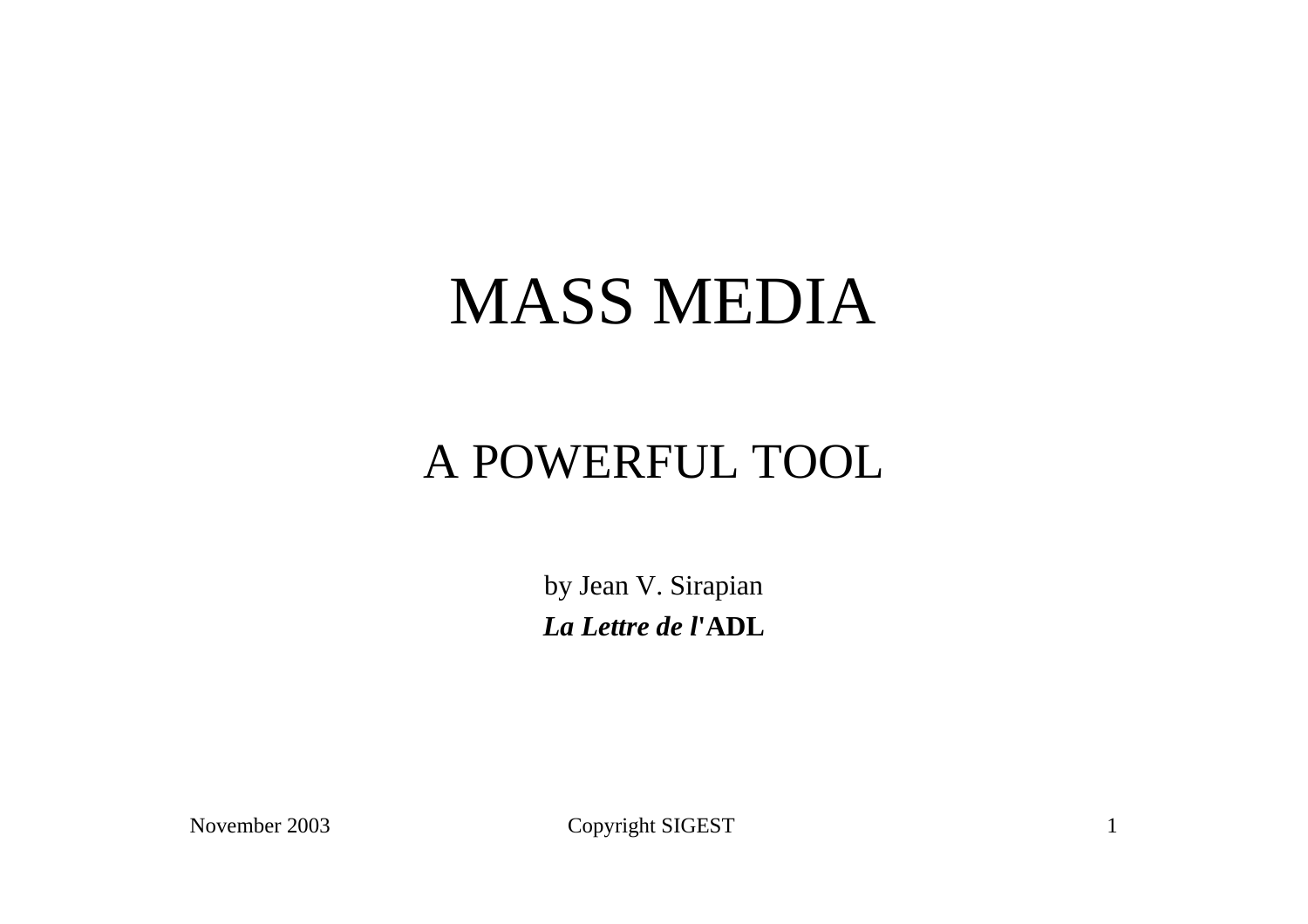#### Introduction

- Armenian Mass Media in France
	- Printed publication
	- Radios
	- Websites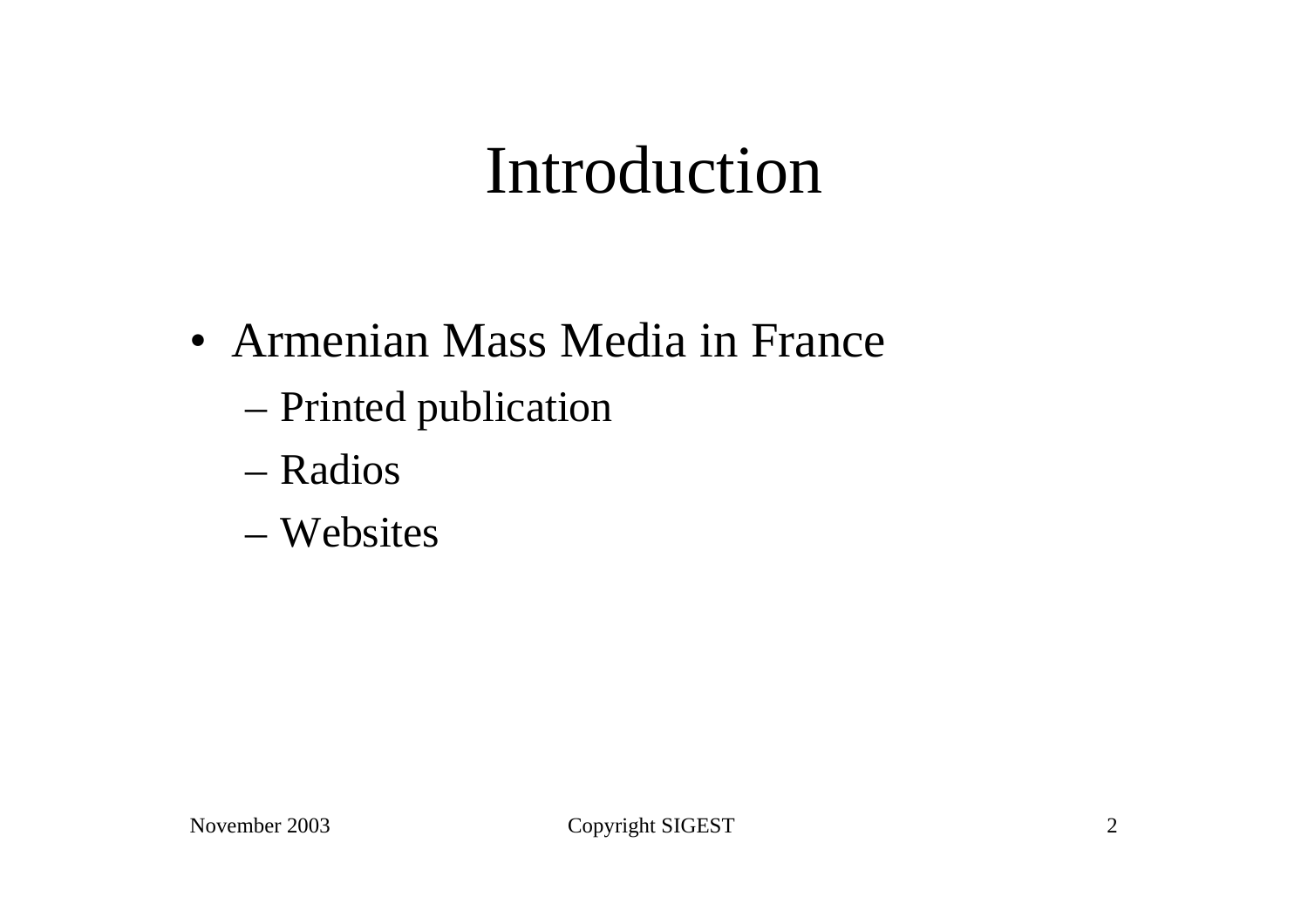# Printed publications

(Not exhaustive list)

- Daily : Haratch
- Semi-monthly : Achkar
- Monthly :
	- Nouvelle d'Arménie Magazine
	- France Arménie
- Two-monthly
	- La Lettre de l'ADL
- Quarterly
	- Azad Magazine, UGAB Magazine, ...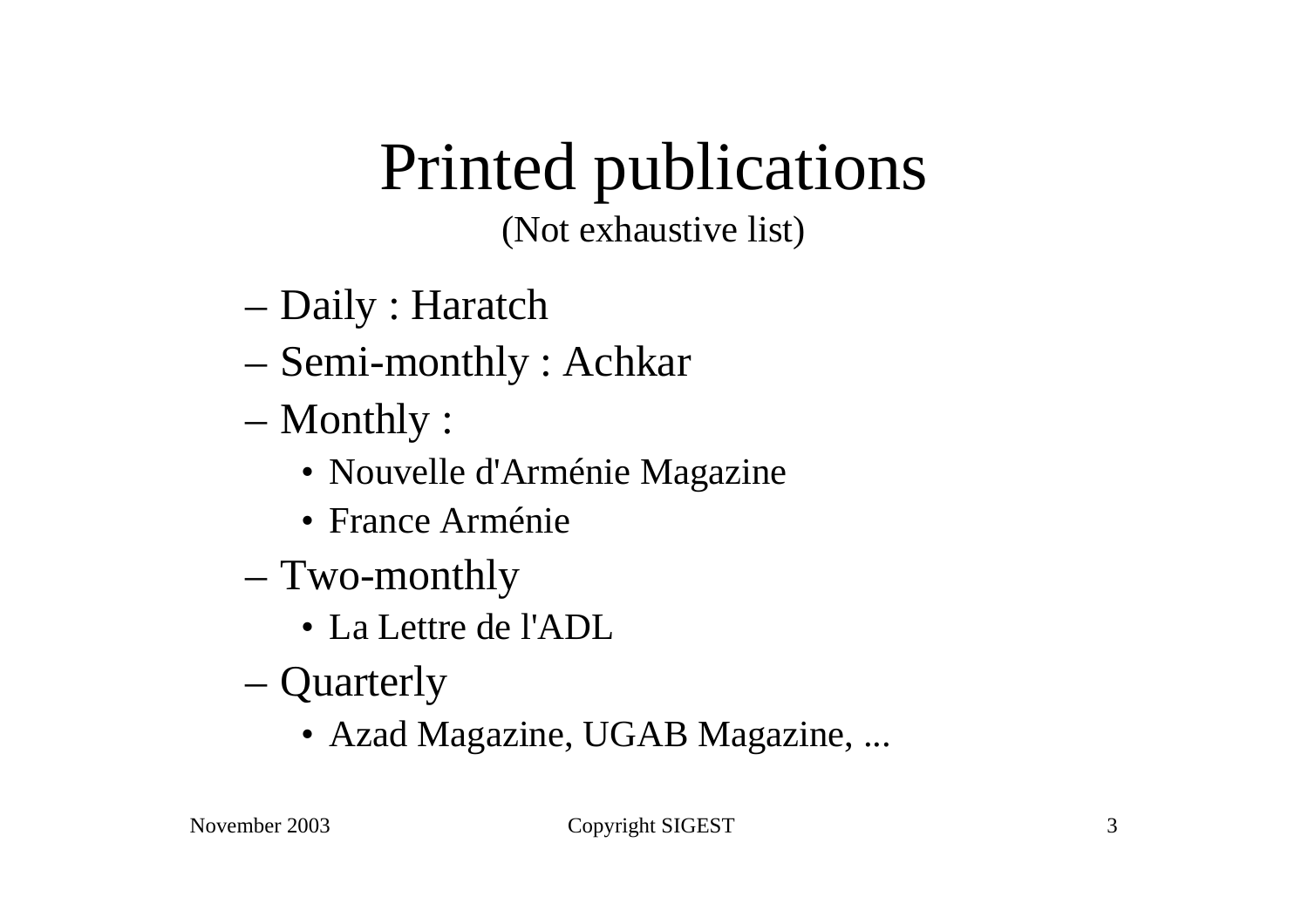### Radio

- Radio stations dedicated to the Armenian community
	- Paris
	- Lyon
	- Valence
	- Marseille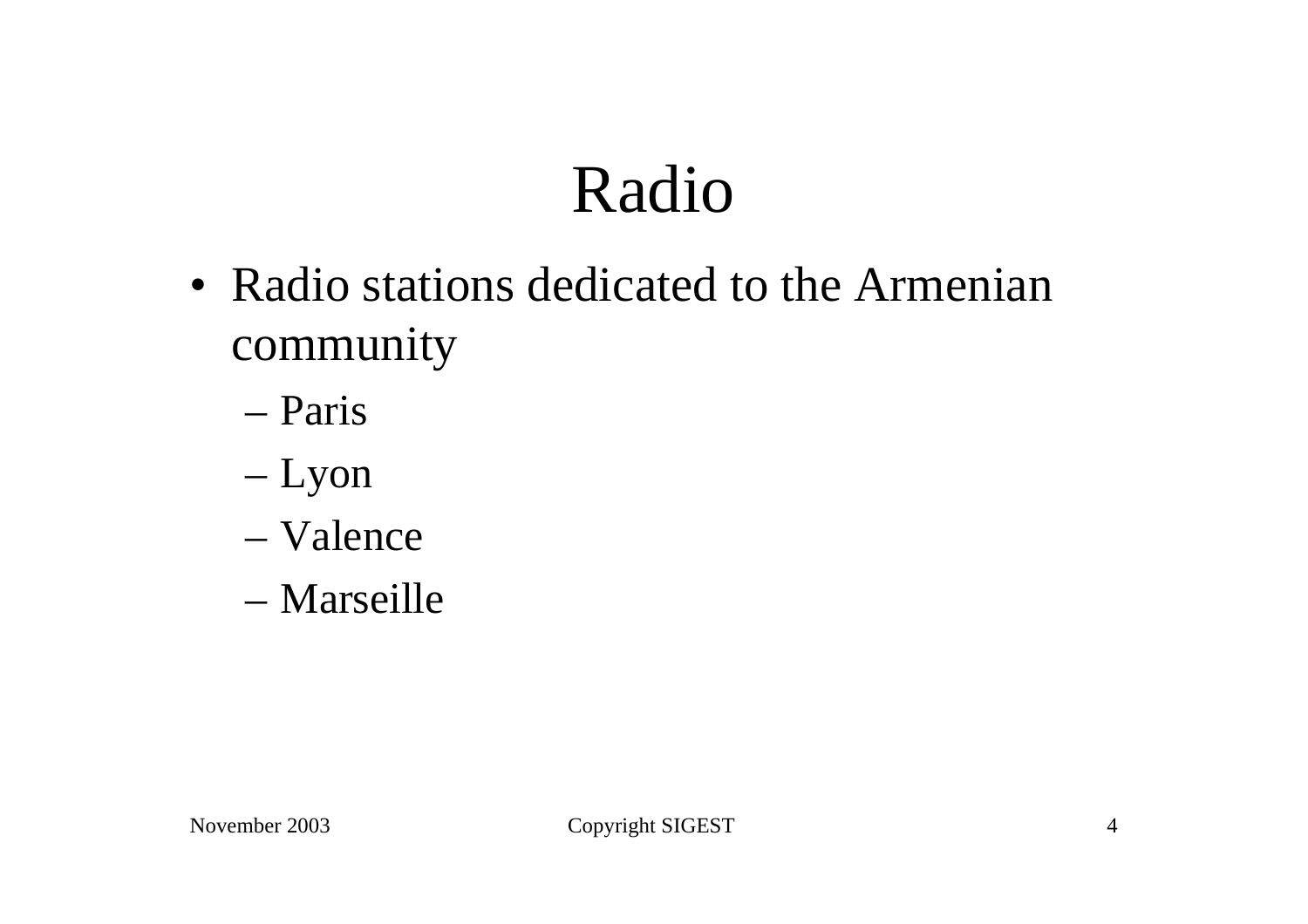#### Internet - online

- ADL Ramgavar official website (since Feb 2002)
- Nouvelle d'Armenie online
- Armenweb
- AYP-FM online
- Gamk Online
- CDCA...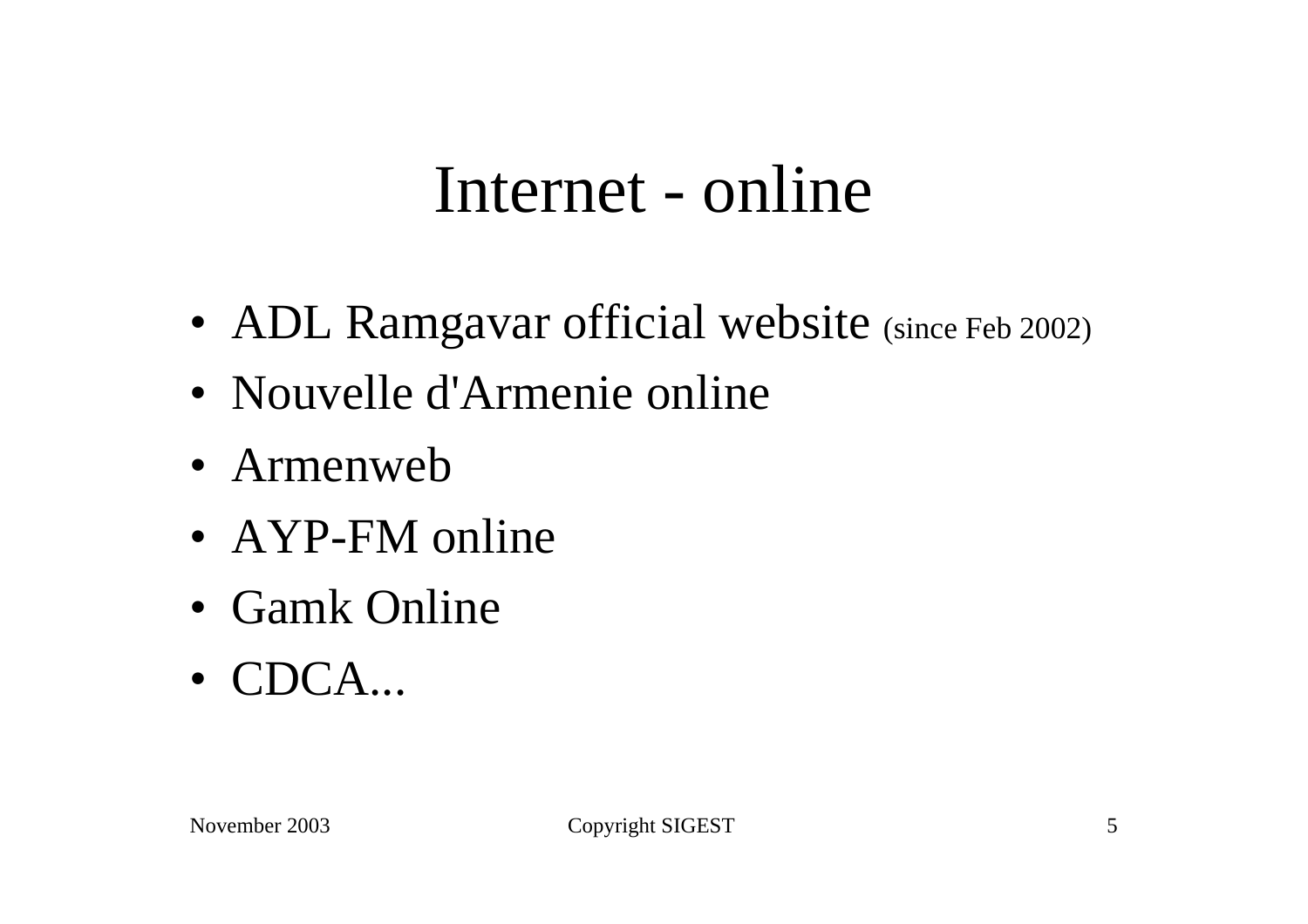### *La Lettre de l***'ADL**

- First published in the late 80's
- Suspended in 1991
- Republished from October 1999 up today
	- It is an ADL (Armenian Democrat Liberal) publication
	- Actually published two-monthly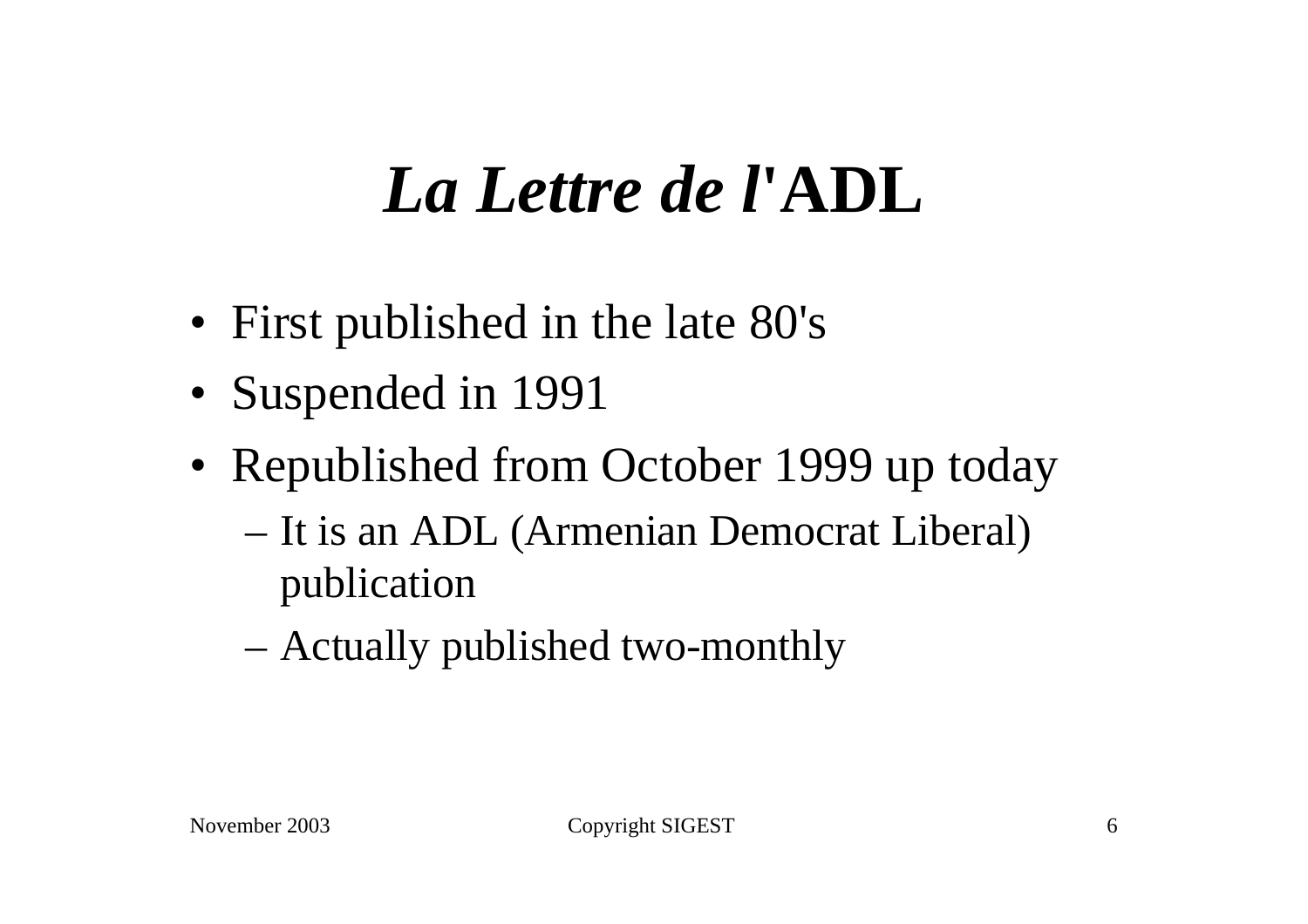## The objectives of *La Lettre...*

To sensibilize :

- The French public opinion and
- The European public opinion

#### On the "NewArmenian Question"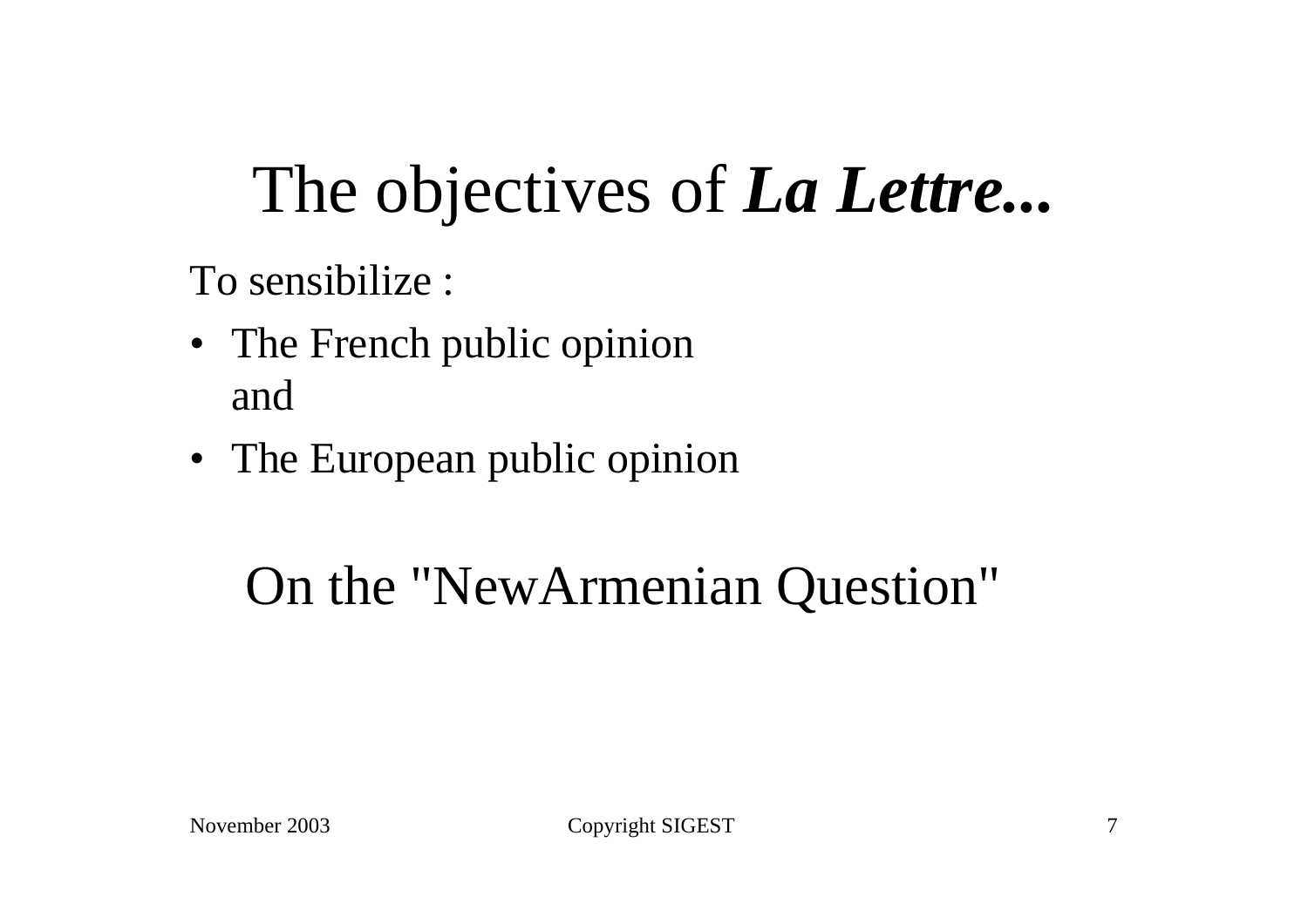### Public concerned by *La Lettre..***.**

- ADL Members and subscribers
- French Presidency and Government officials
- French Deputies and Senators
- French News Agencies and Newspapers
- European Deputies
- and generally all "Arménophiles"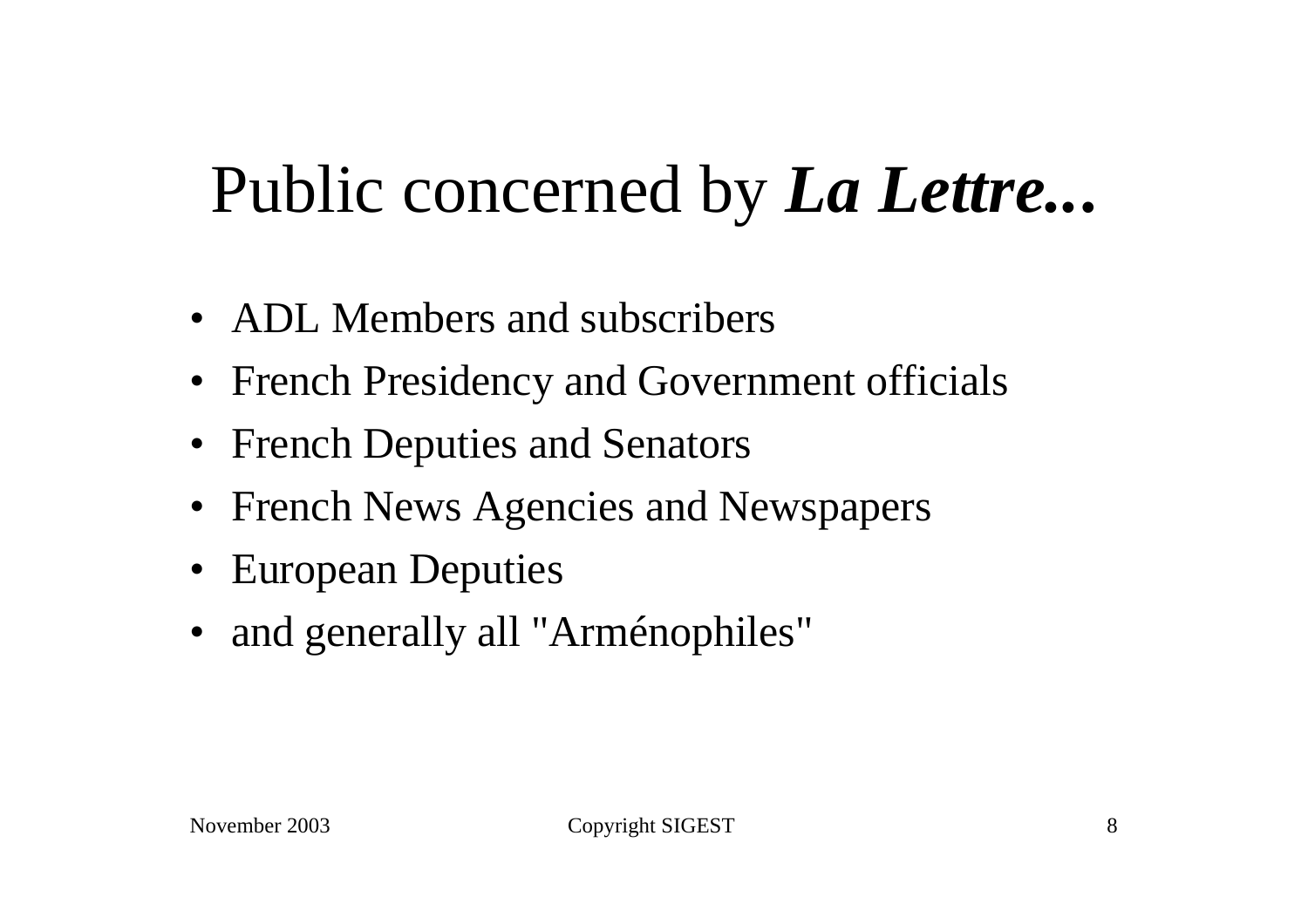### Links with the Political Parties

- ADL has close relations with the right wing parties in France
	- Partnership with UMP (ex.  $RPR + ex$ . DL)
	- Friendly relationships with UDF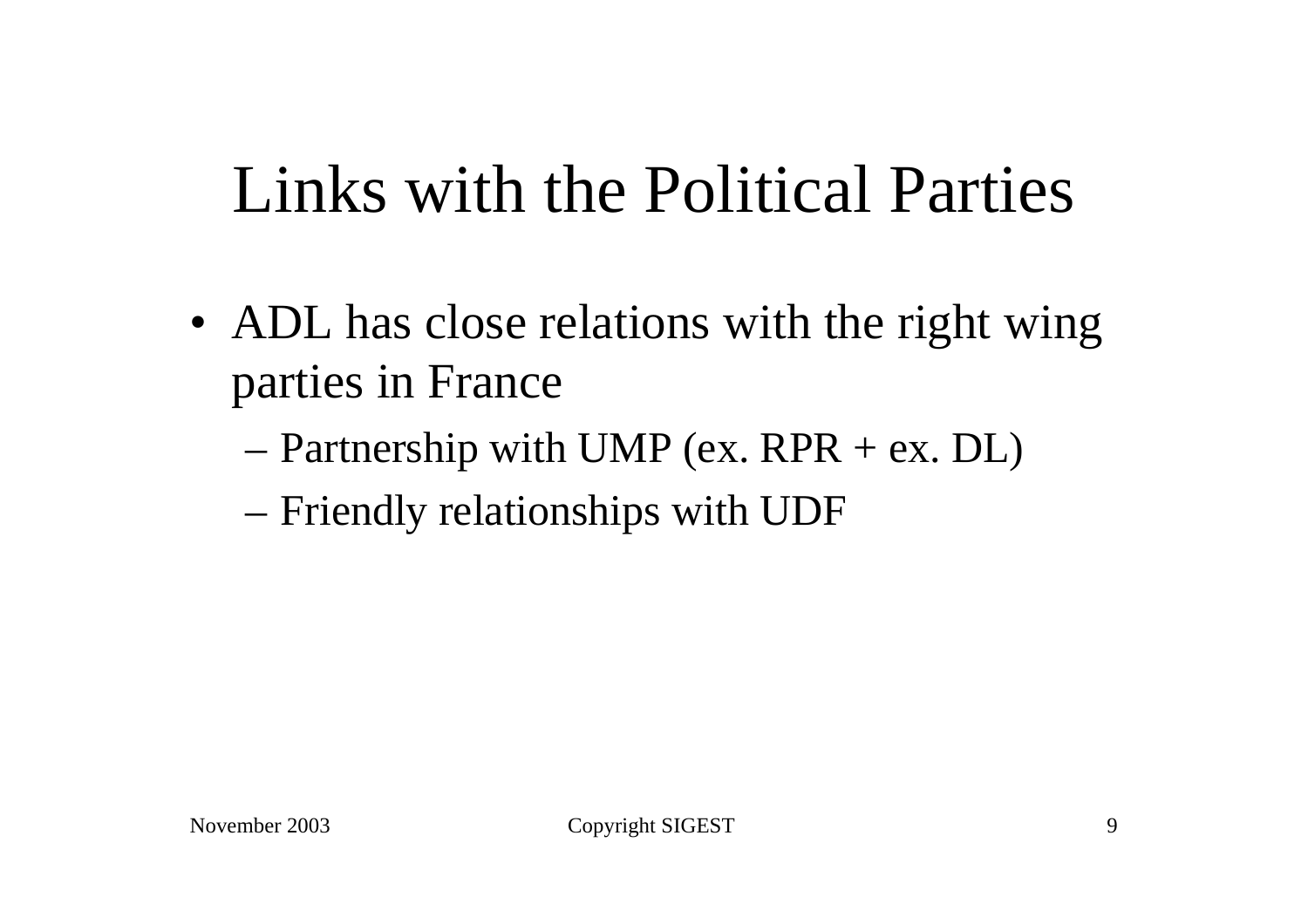### The production of *La Lettre...*

- Four pages in A4 format (sometimes 6 Pages)
- Exclusively in French
- 500 specimens (up to 1000 when needed)
- Postal distribution for 300 specimens
- Hand distribution for 200 specimens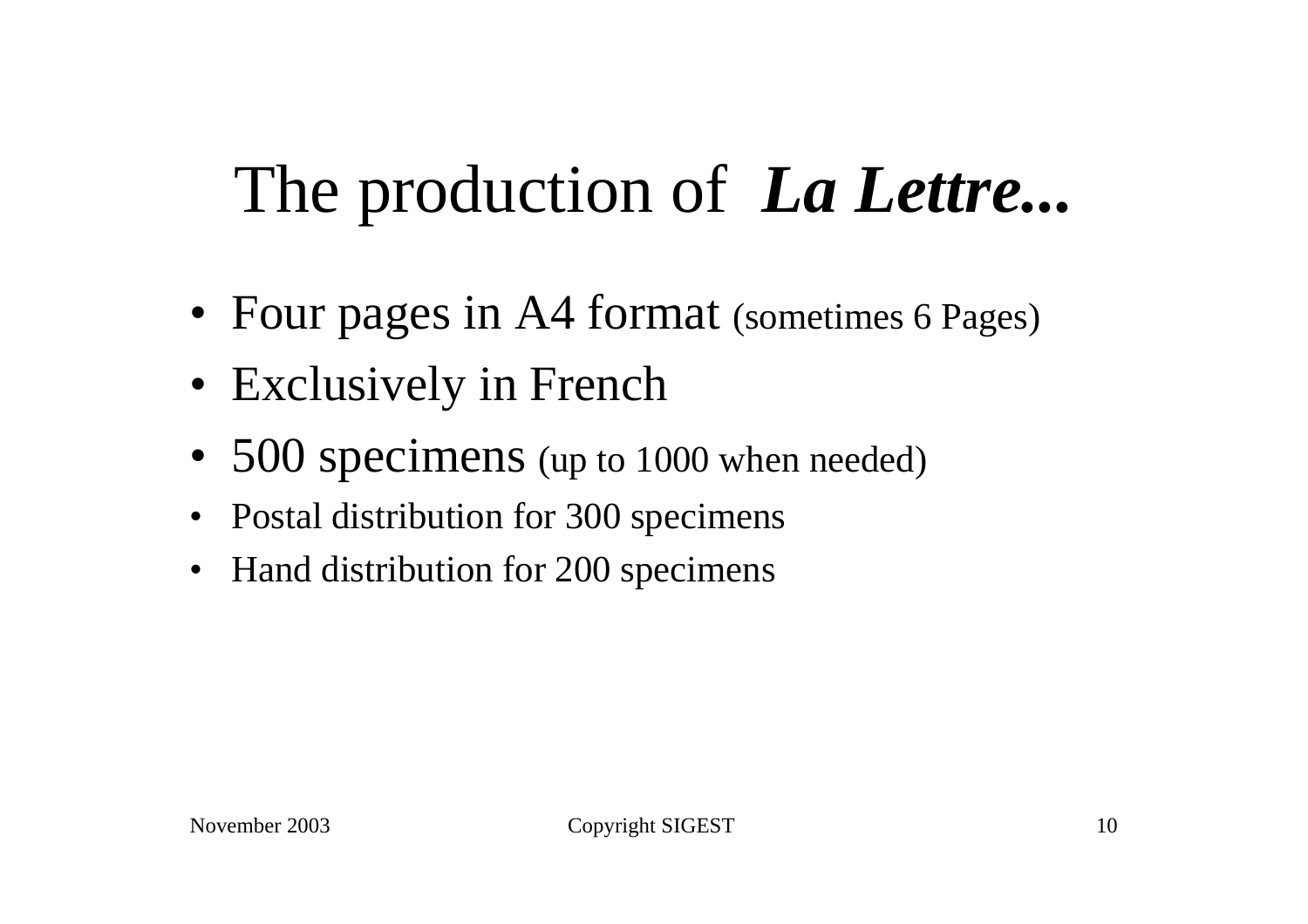## The Other ADL publications...

- *La Lettre de l'ADL* is one of the many ADL publications in the world.
	- The Armenian Mirror Spectator (Boston, USA)
	- Nor Or (Glendale, USA)
	- Abaka (Canada)
	- Zartonk (Liban)
	- AZG (Armenia)

– ...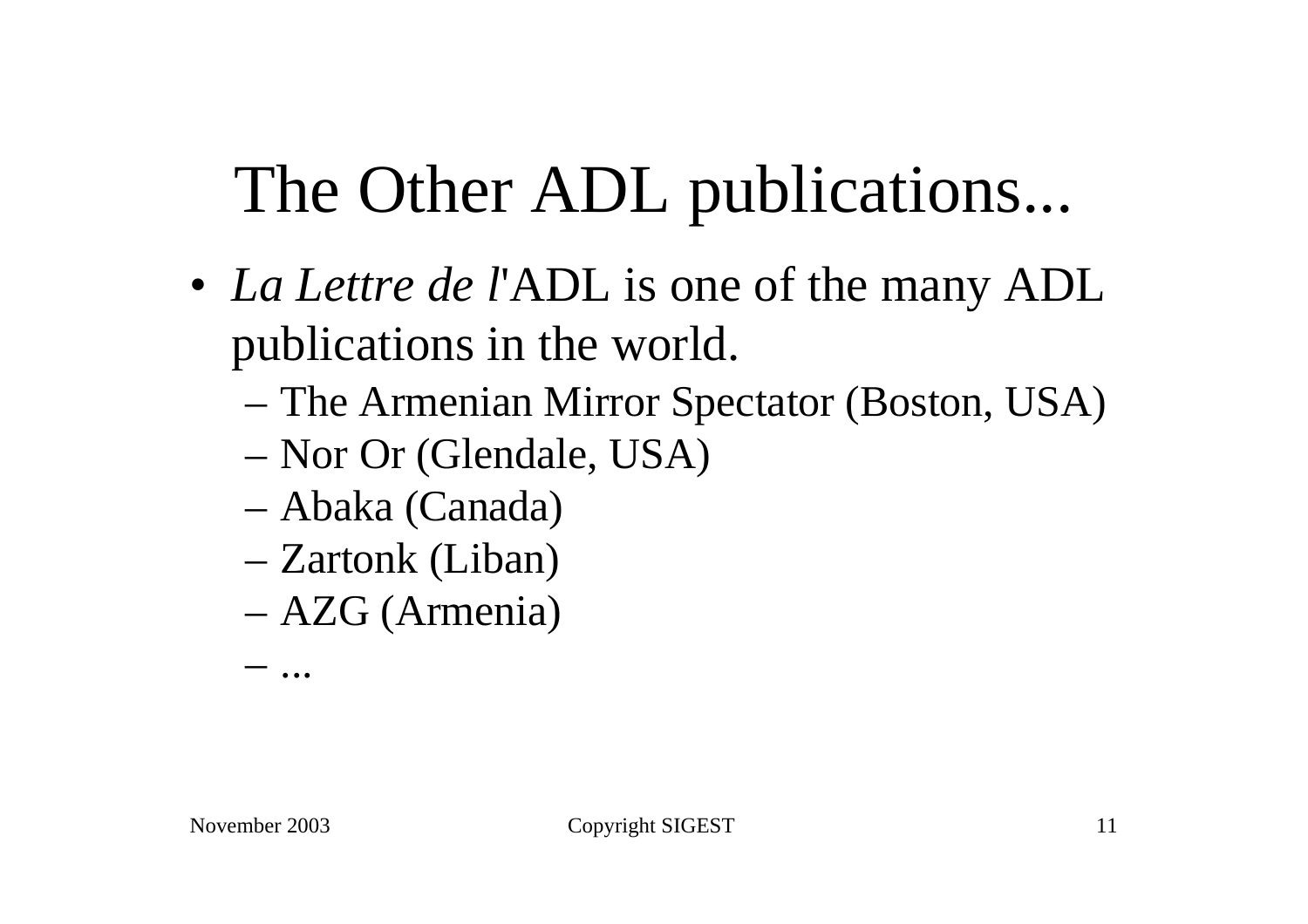#### A Link for Coherence

- The junction between ADL publications brings more efficiency
- The newly elected Central committee of ADL decided to set up a Media Coordination Center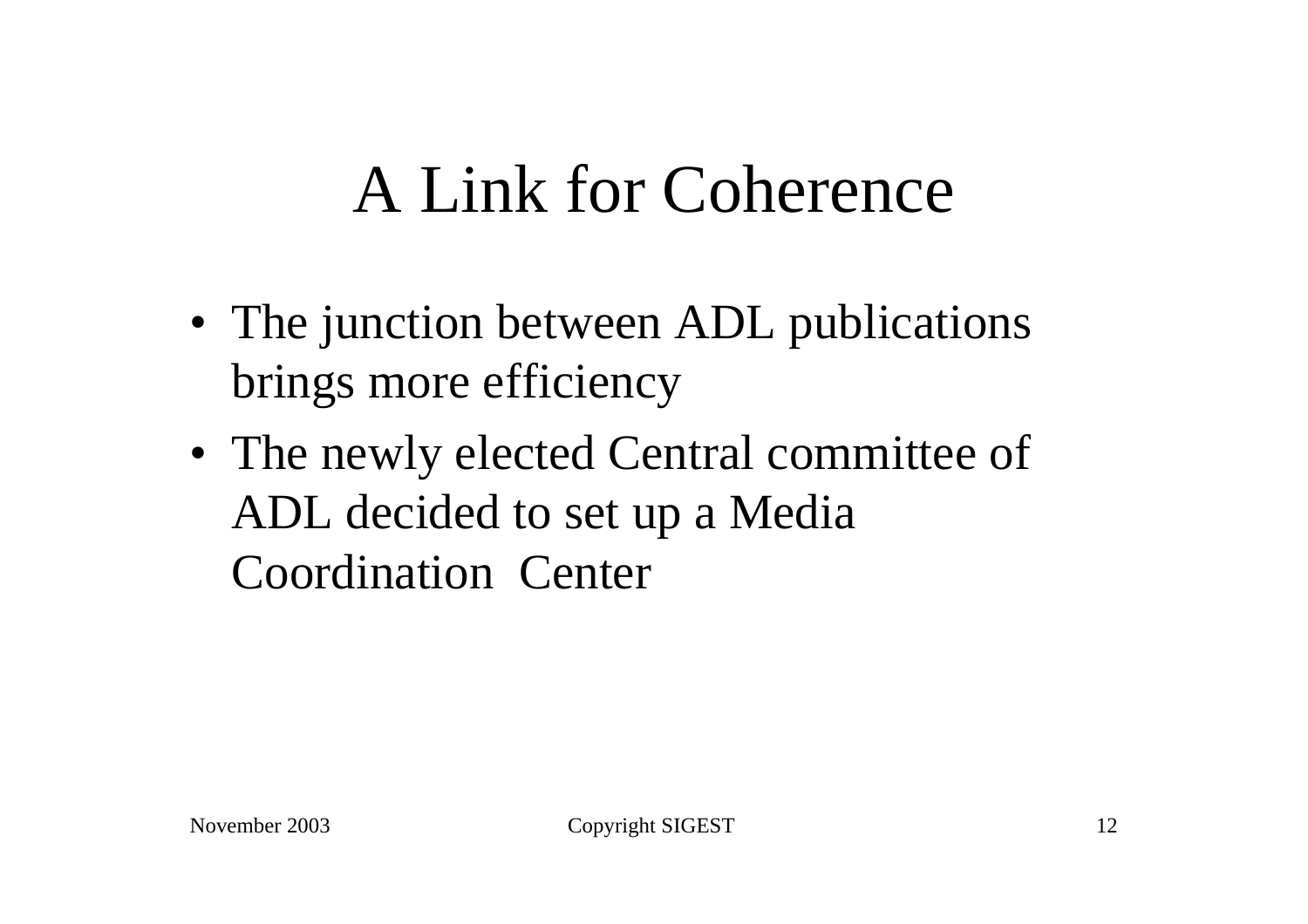#### Mass Media to Influence...

- The Public Opinion
- In different domains like
	- Political
	- Economical
	- Social

– ...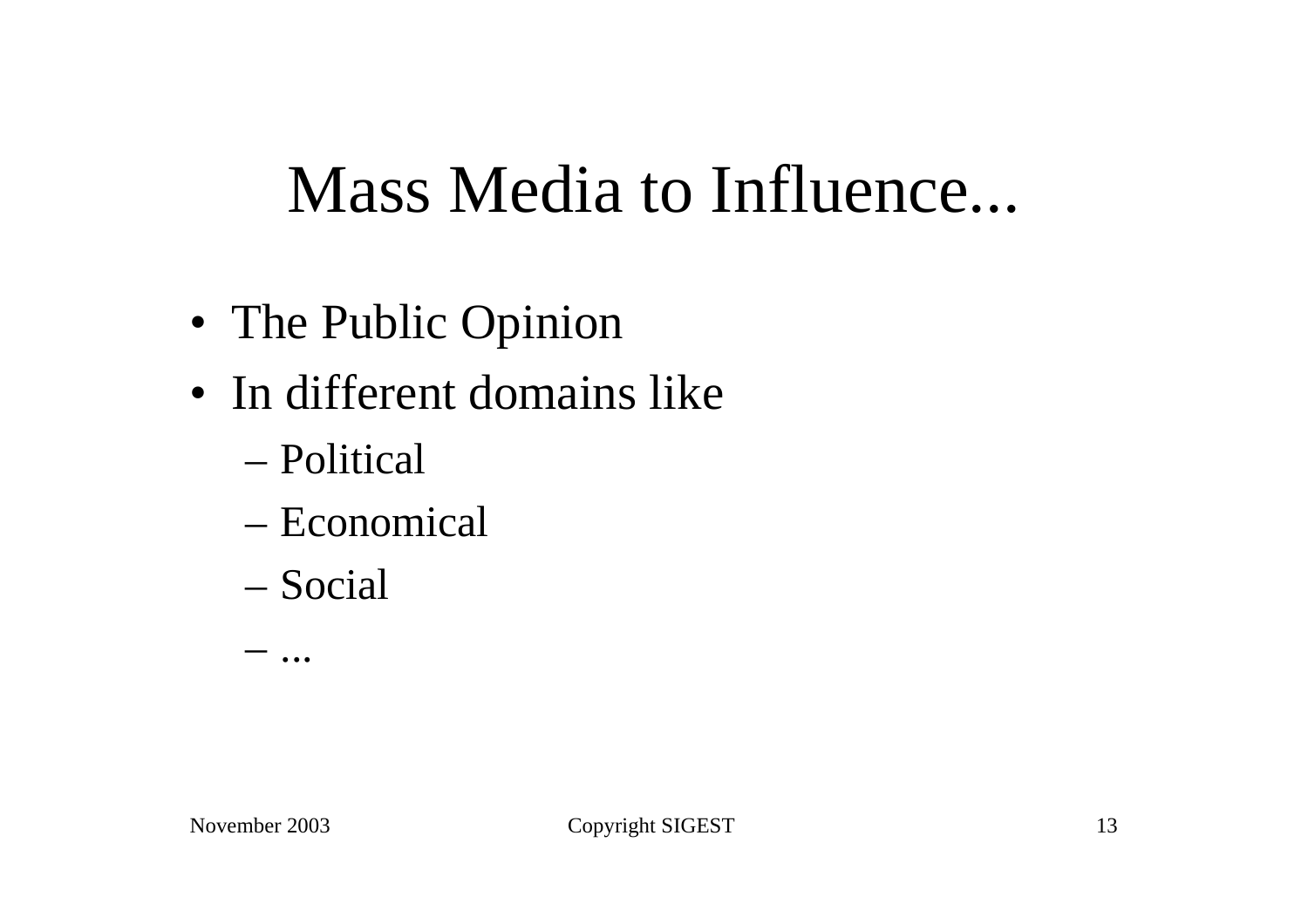#### The Information War...

- The importance of **information** was known
	- since 5th century B.C., and
	- theorized by Sun-Tzu, a chinese General who said :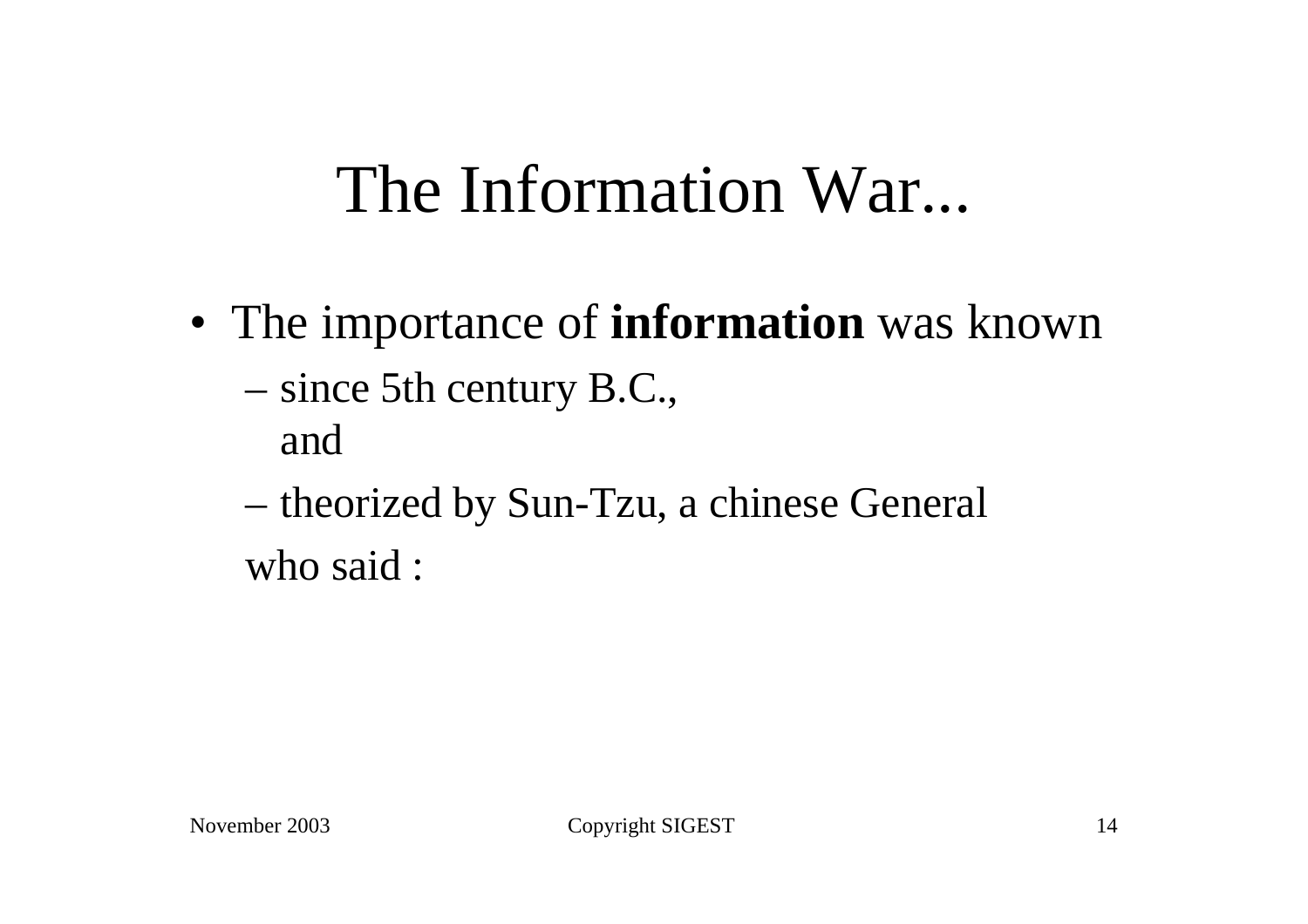#### Sun-Tzu : Art of War

"What is called preliminary information can not be drawn from the spirits, neither from the divinities, neither from the analogy with events passed, nor by calculating.

It should be obtained from men who know the situation of the enemy."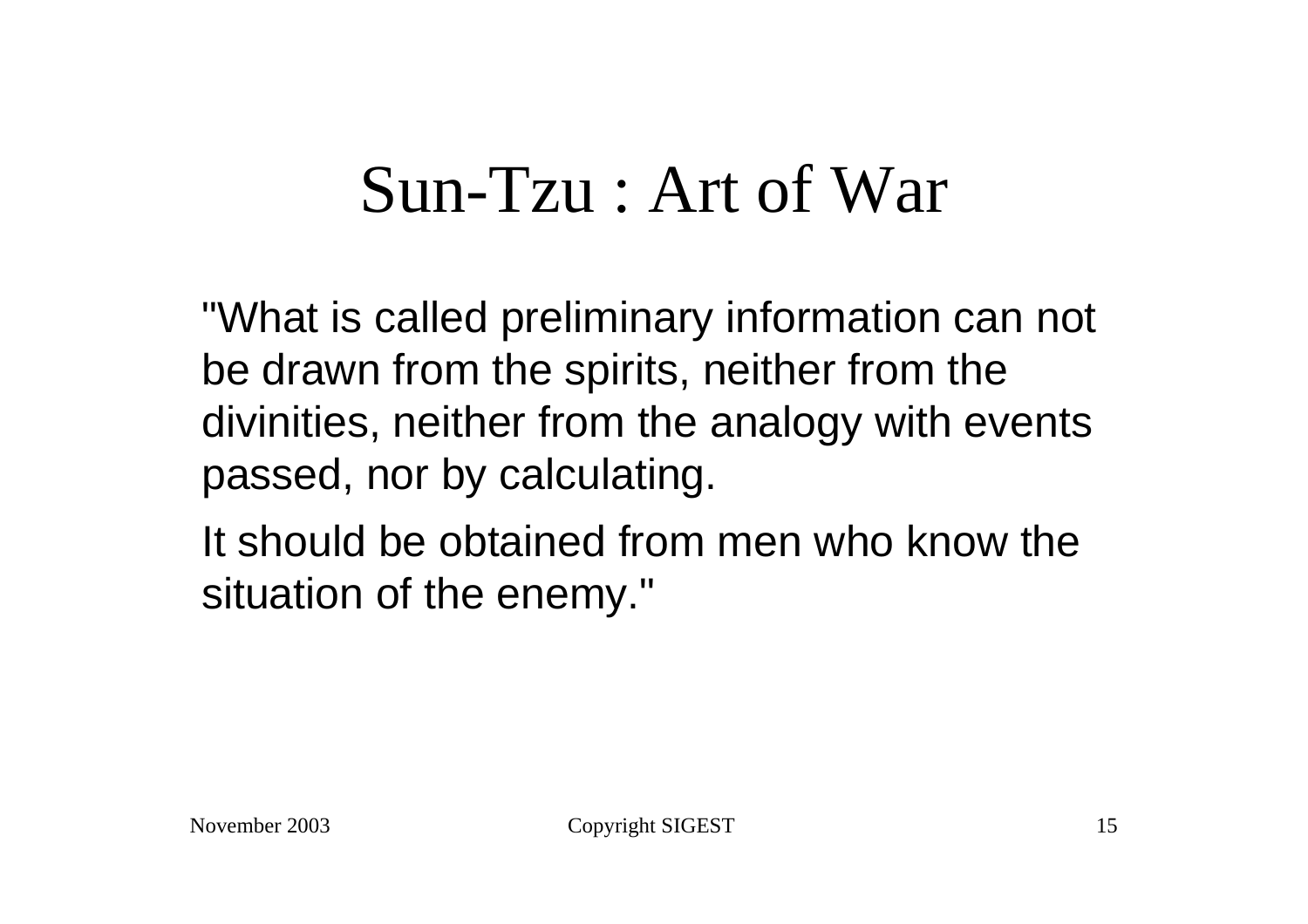#### ...The War of Information

- Today the Information is used – Just like a weapon
	- to destabilize the adversary
	- to dupe his opponent
	- to defend his own troops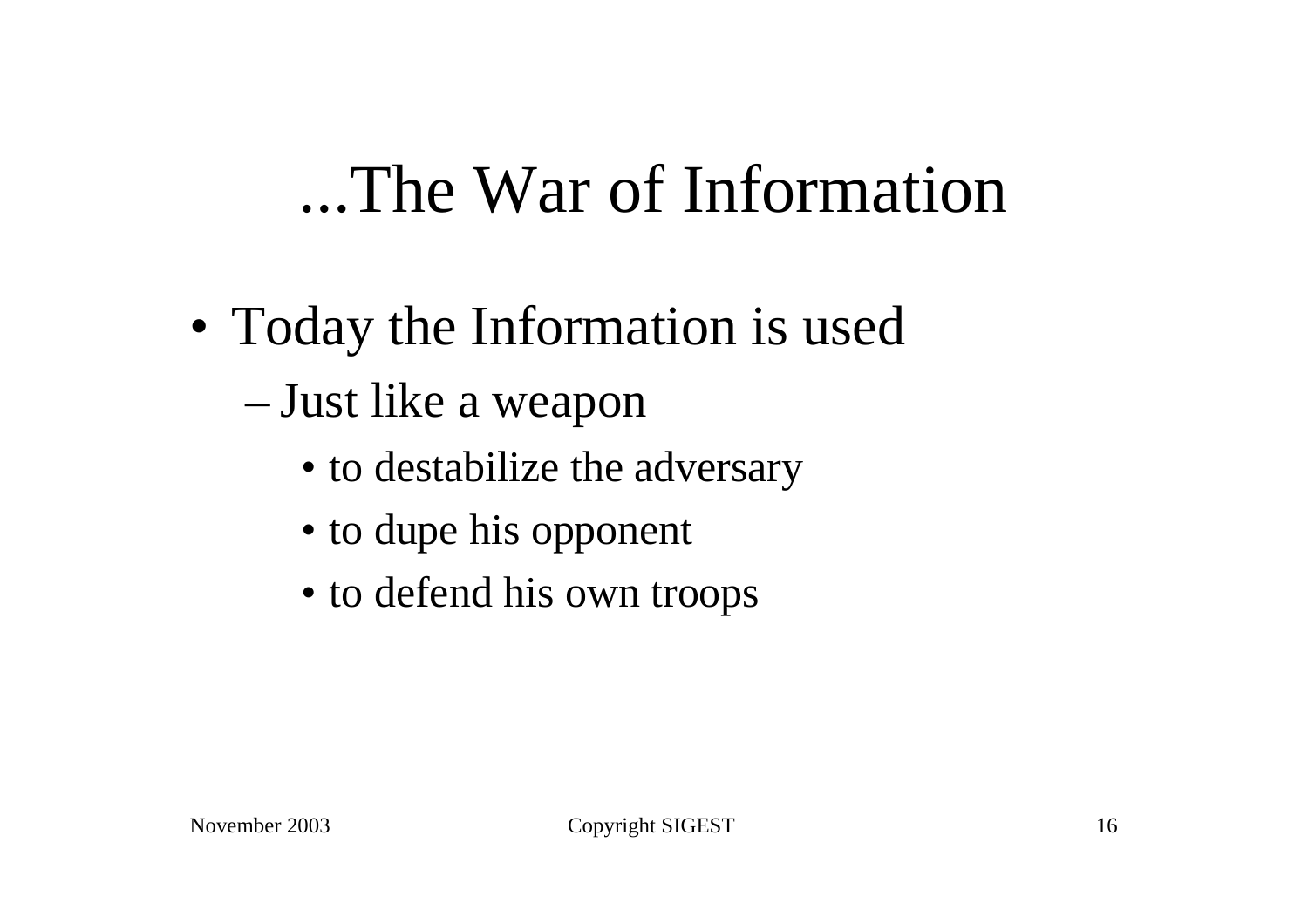### Mass Media is a Tool

- Which can be used to:
	- Inform
	- Misinform
	- Persuade
	- Manipulate
	- The public opinion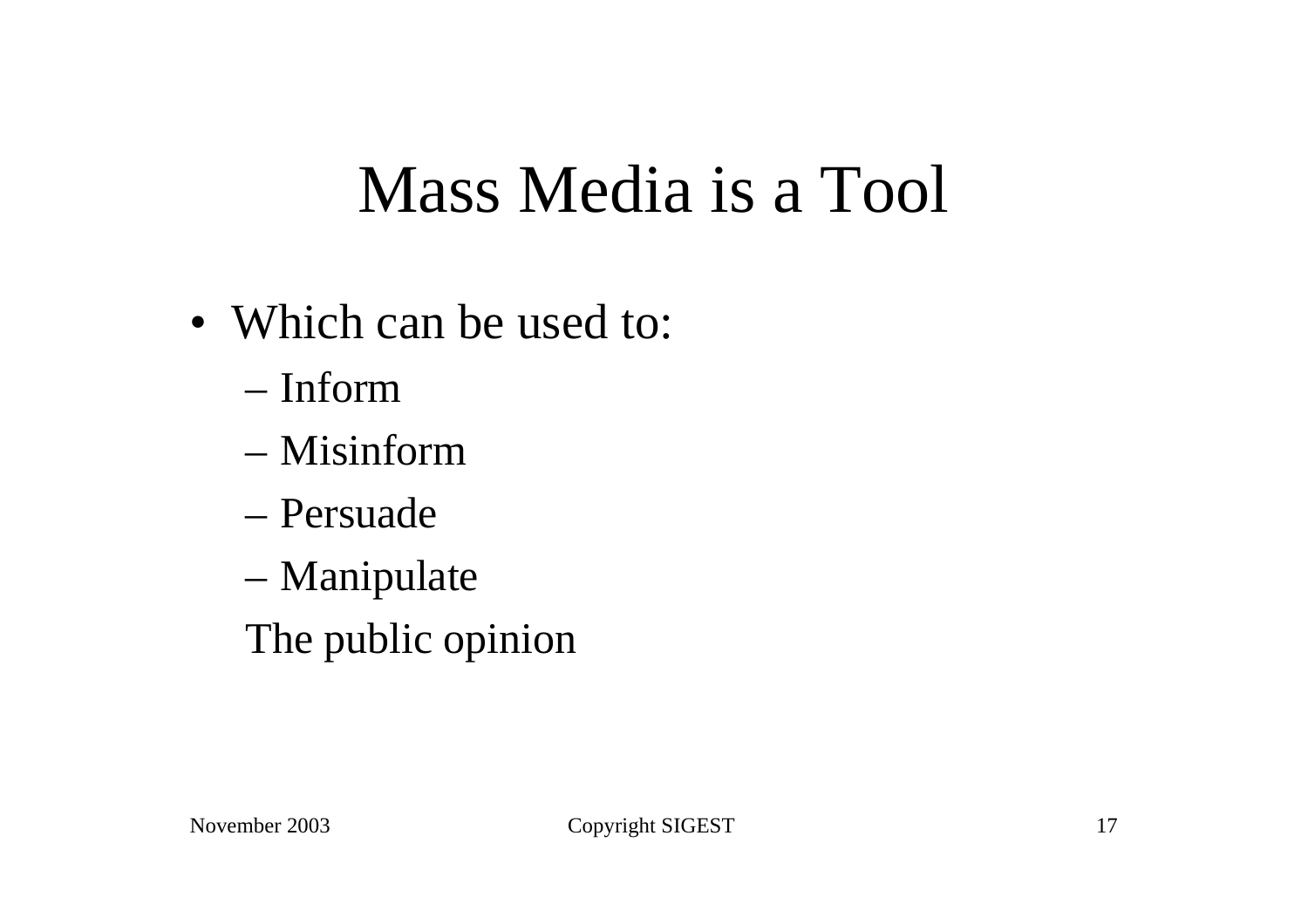## To persuade : an exemple

- The use of modern technics
	- Internet
	- Electronic mail (*e*mail)

to persuade politicians on a given subject : The vote of French Senate in favor of the recognition of the Armenian genocide.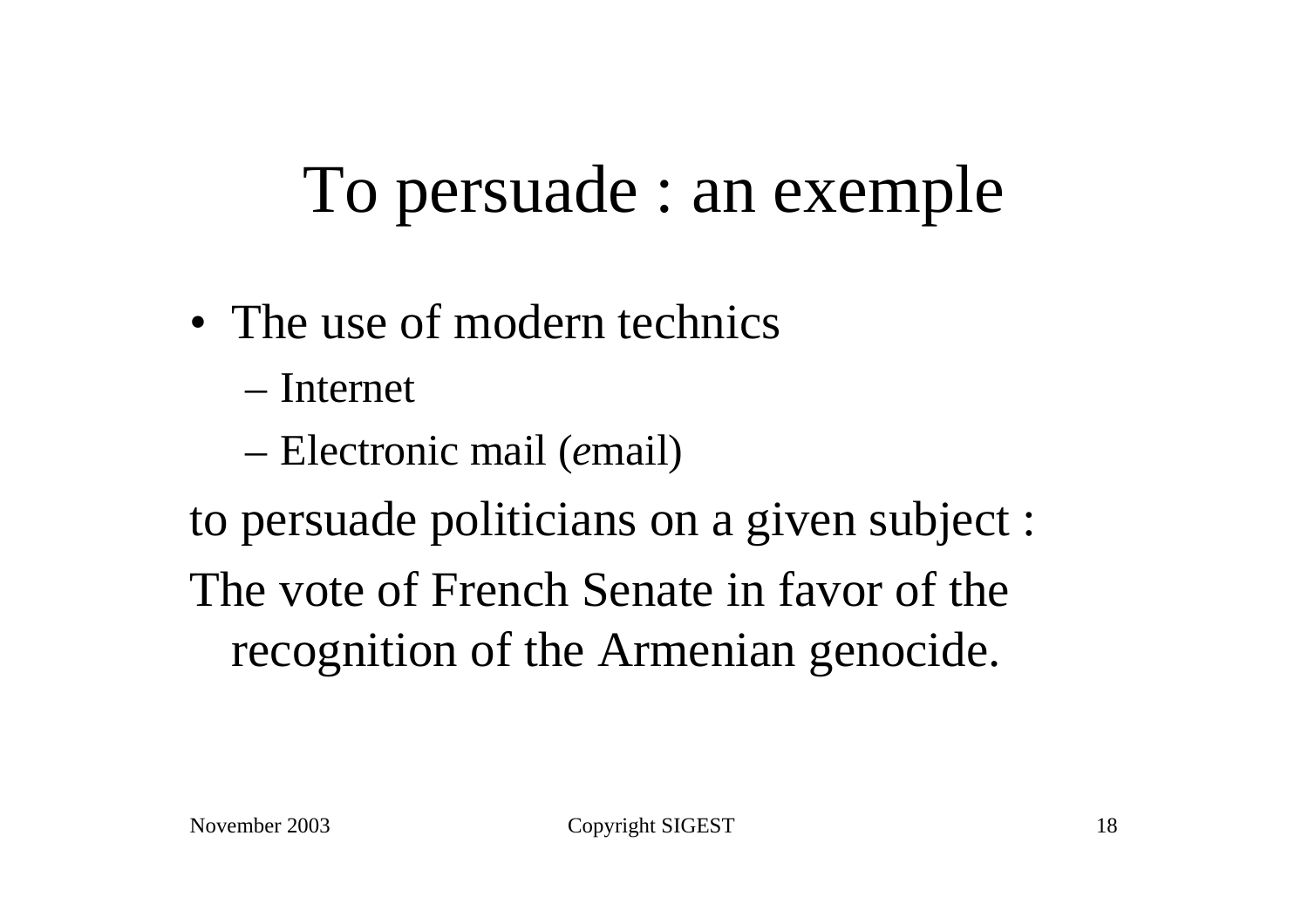### The Target : French Senators

• Mission : An individual contact for each Senator and persuasion.

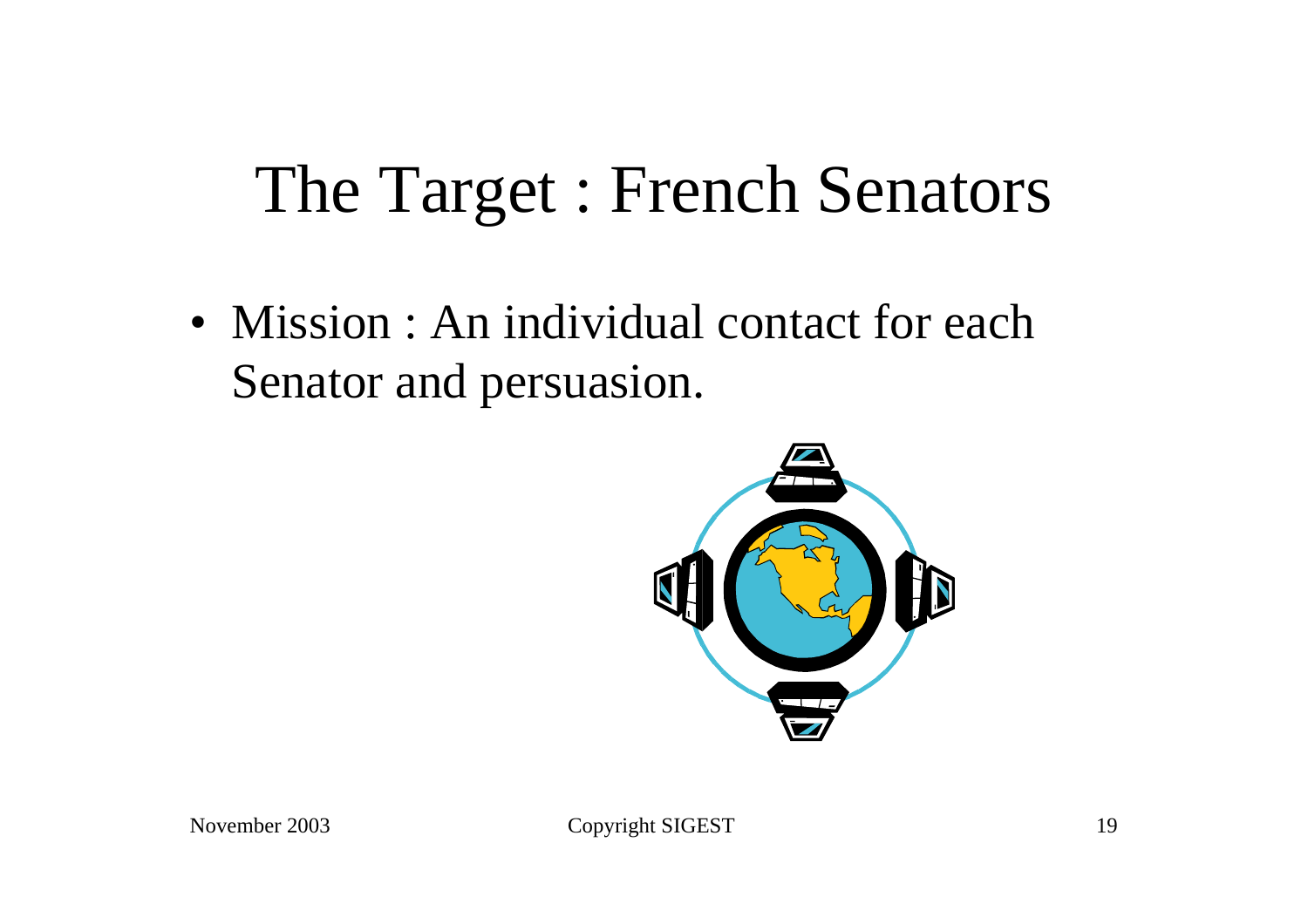### How ADL zeroed in on Senators

- Analyzing the Senate's website
- Dividing in three categories
- Preparation of arguments
- Preparation of standard emails, phoning arguments and faxes
	- Sending mass mailings
	- Sending faxes
	- Phoning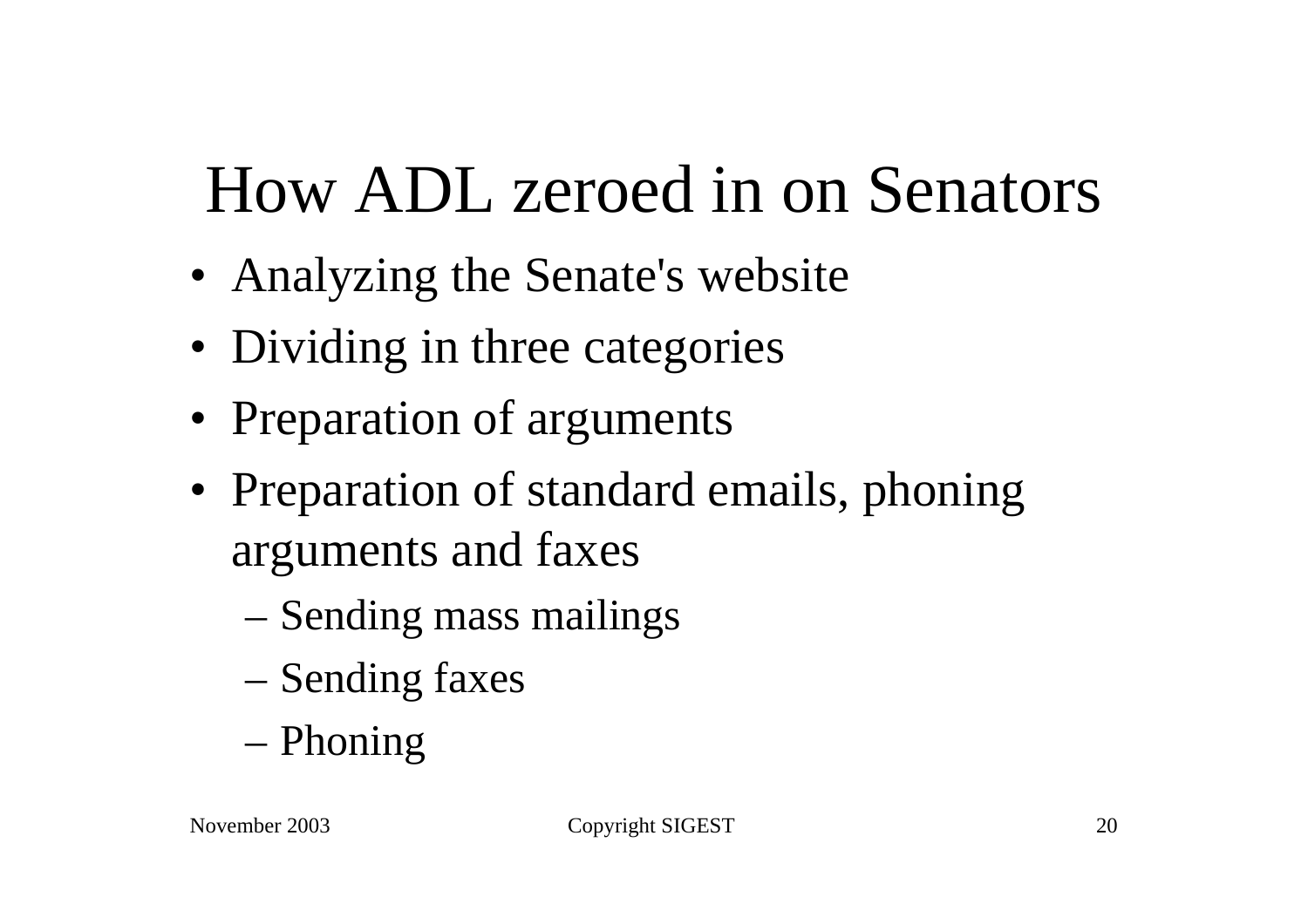### Misinform : an example

• The article of Turkish newspaper "Türkiye" concerning the French Prime Minister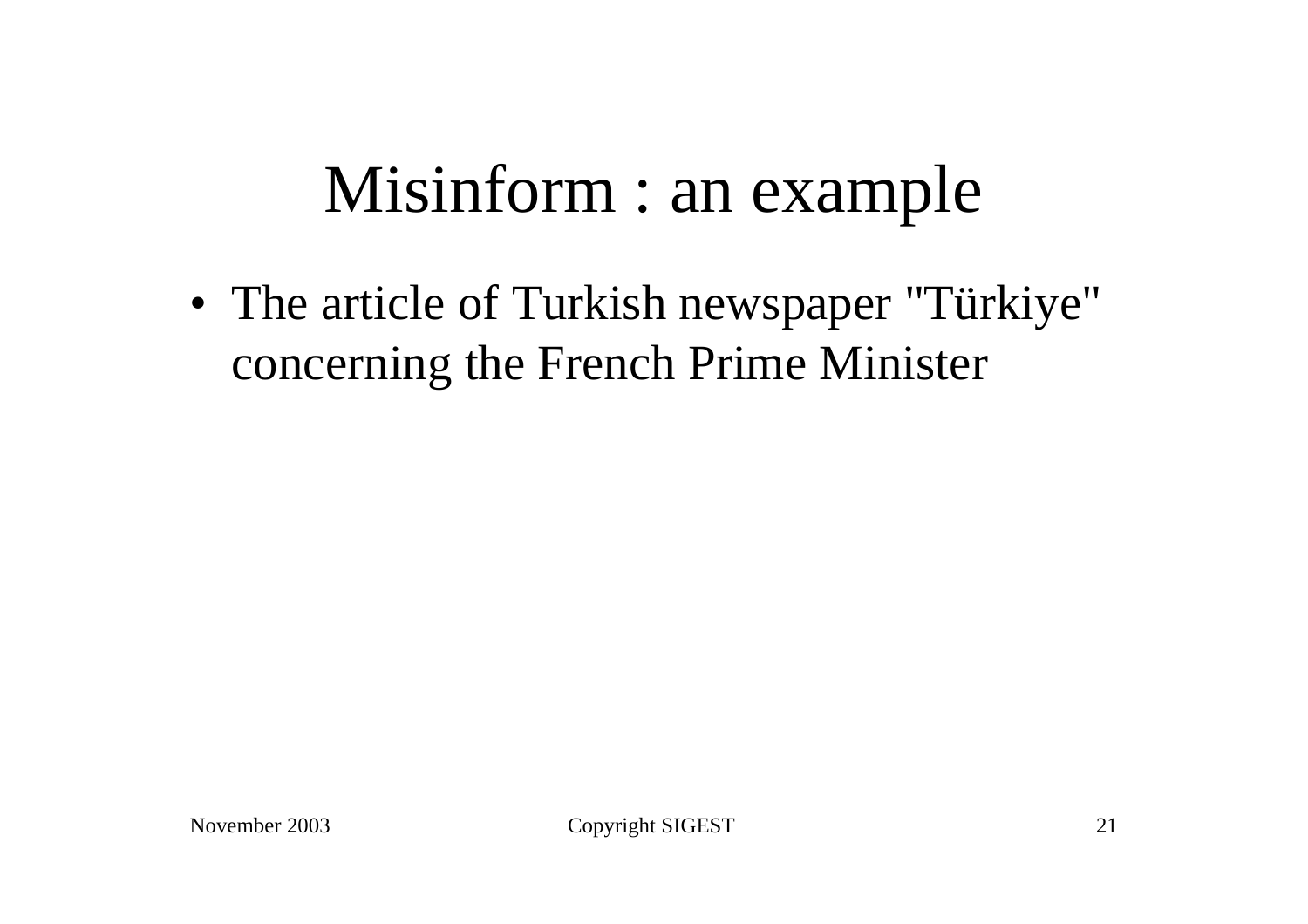### How "*Türkiye"* misinformed

• *TURKIYE: France apologizes for claims on Armenian genocide*

*French Prime Minister Raffarin who supported so-called Armenian genocide claims apologized to Prime Minister Erdogan. Raffarin, who met with Erdogan during Como summit in Italy, said law recognizing the so-called genocide claims was a mistake and suggested Erdogan that both countries should forget it.*

– 20/09/2003 www.turkishnewsline.com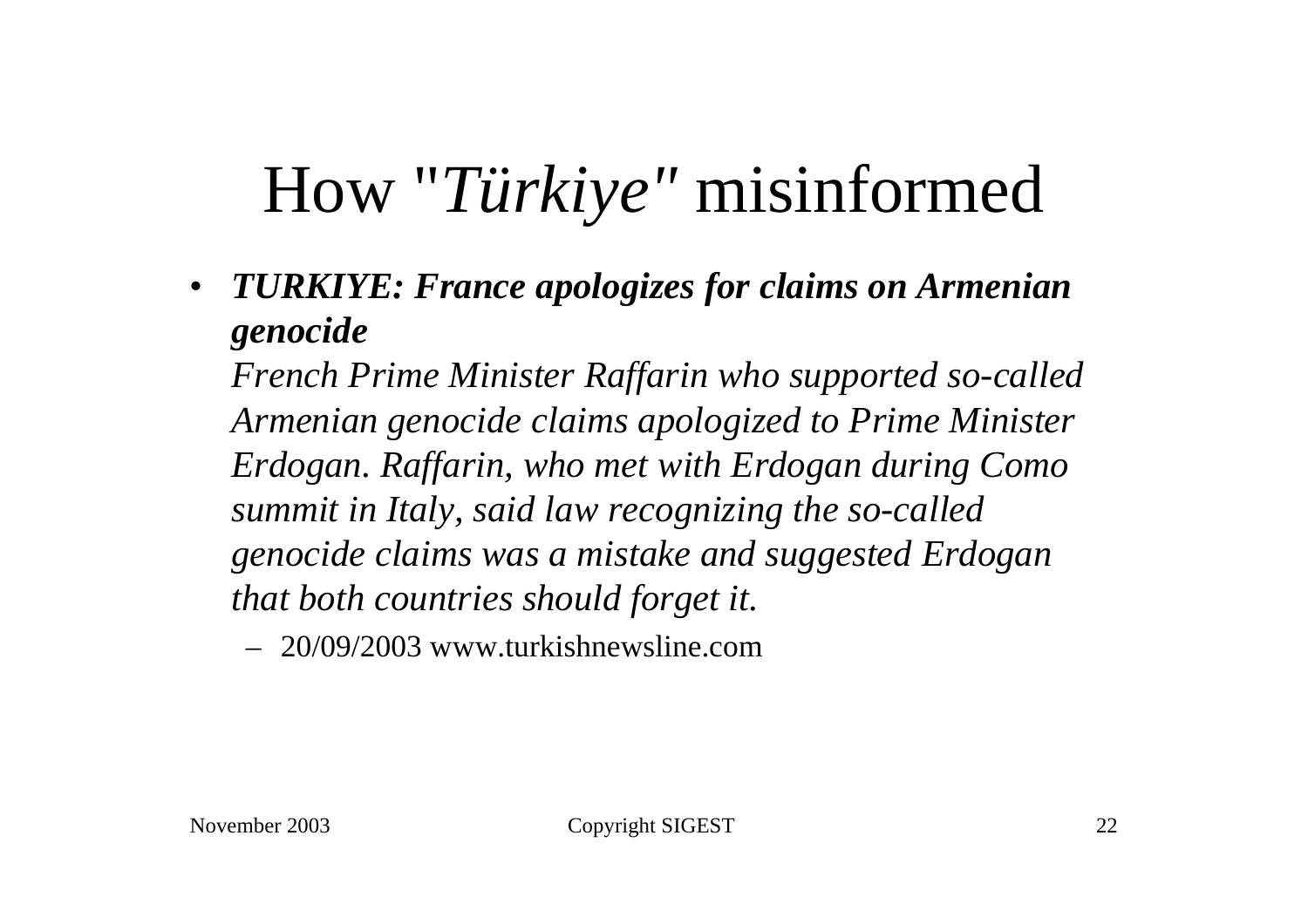### How ADL countered "*Türkiye"*?

#### • ADL's Letter

Paris, le 21 septembre 2003

Monsieur le Premier ministre,

Nous apprenons, non sans étonnement, des propos rapportés par le journal turc *Türkiye* concernant vos déclarations au sujet du Génocide arménien lors de votre conversation avec le PM Turc, Monsieur Erdogan, à Como, Italie.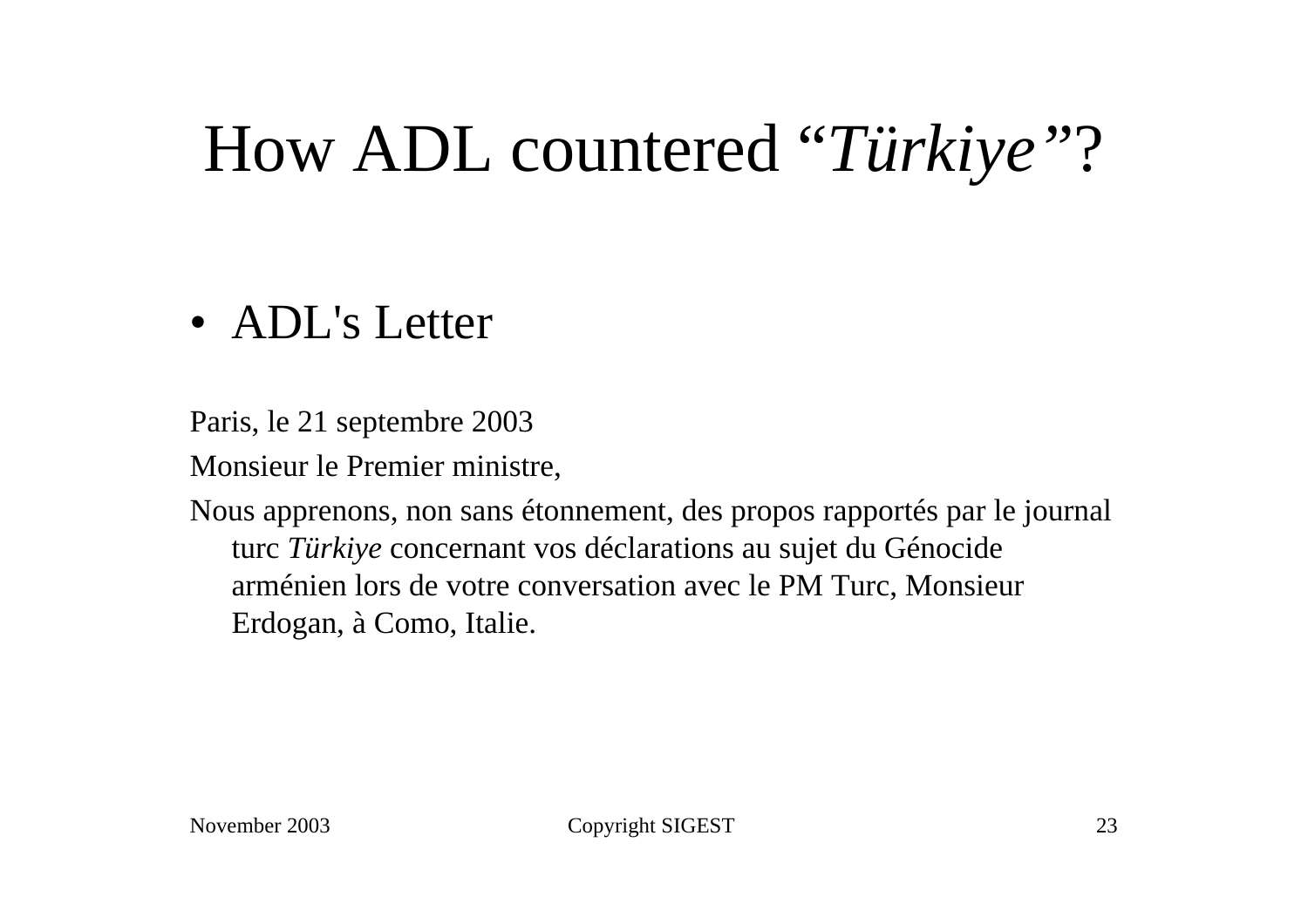#### Prime Minister's answer

– Letter of Prime minister dated 16 octobre 2003 express a "formal denial" of this purposes.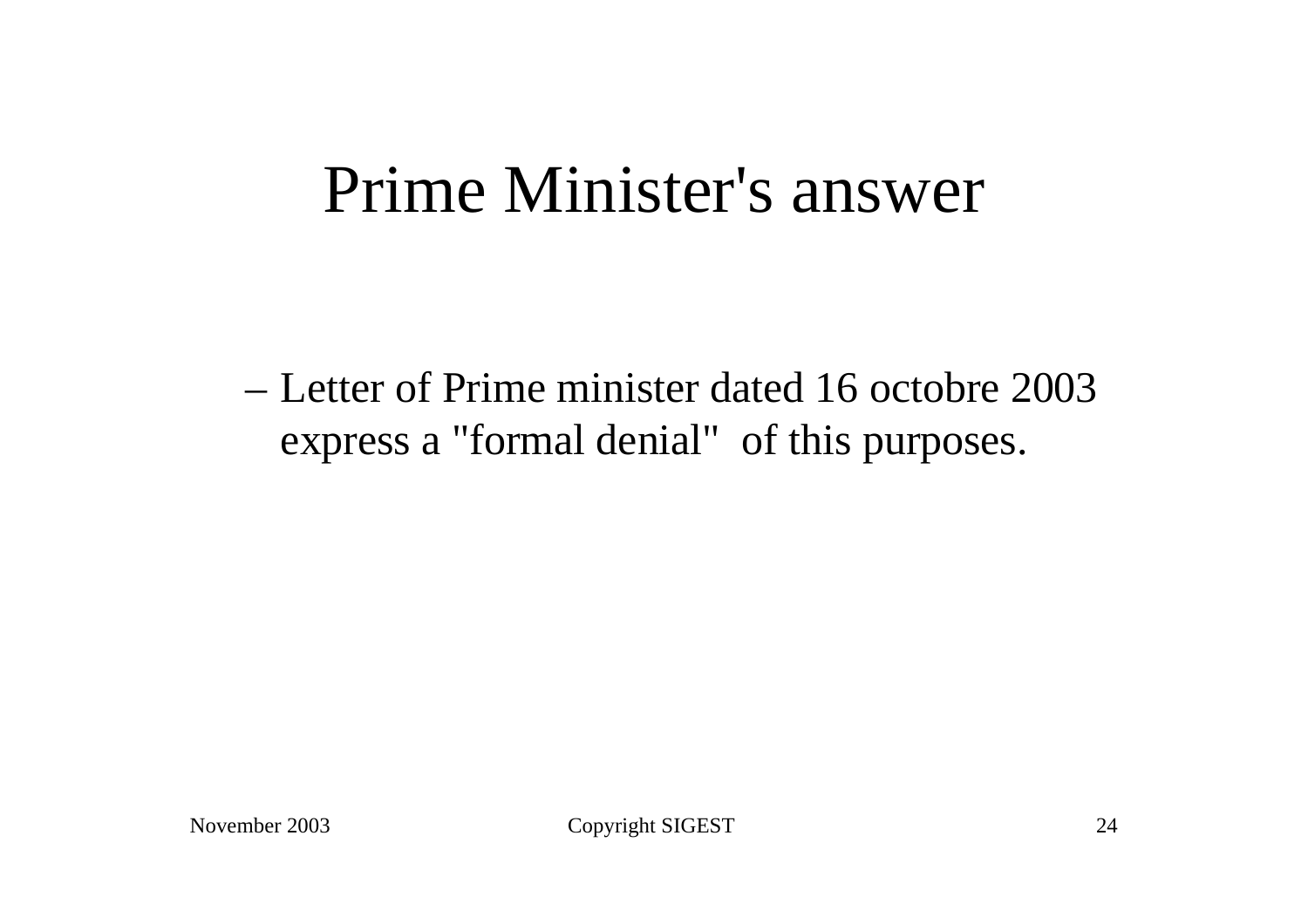#### The Vectors

- The media will diffuse information via
	- Printed publications like :
		- Tracts, Letters, Newspapers, Magazines, ...
	- On the Air
		- Radio and TV
	- The World Wide Web
		- Online publications via Internet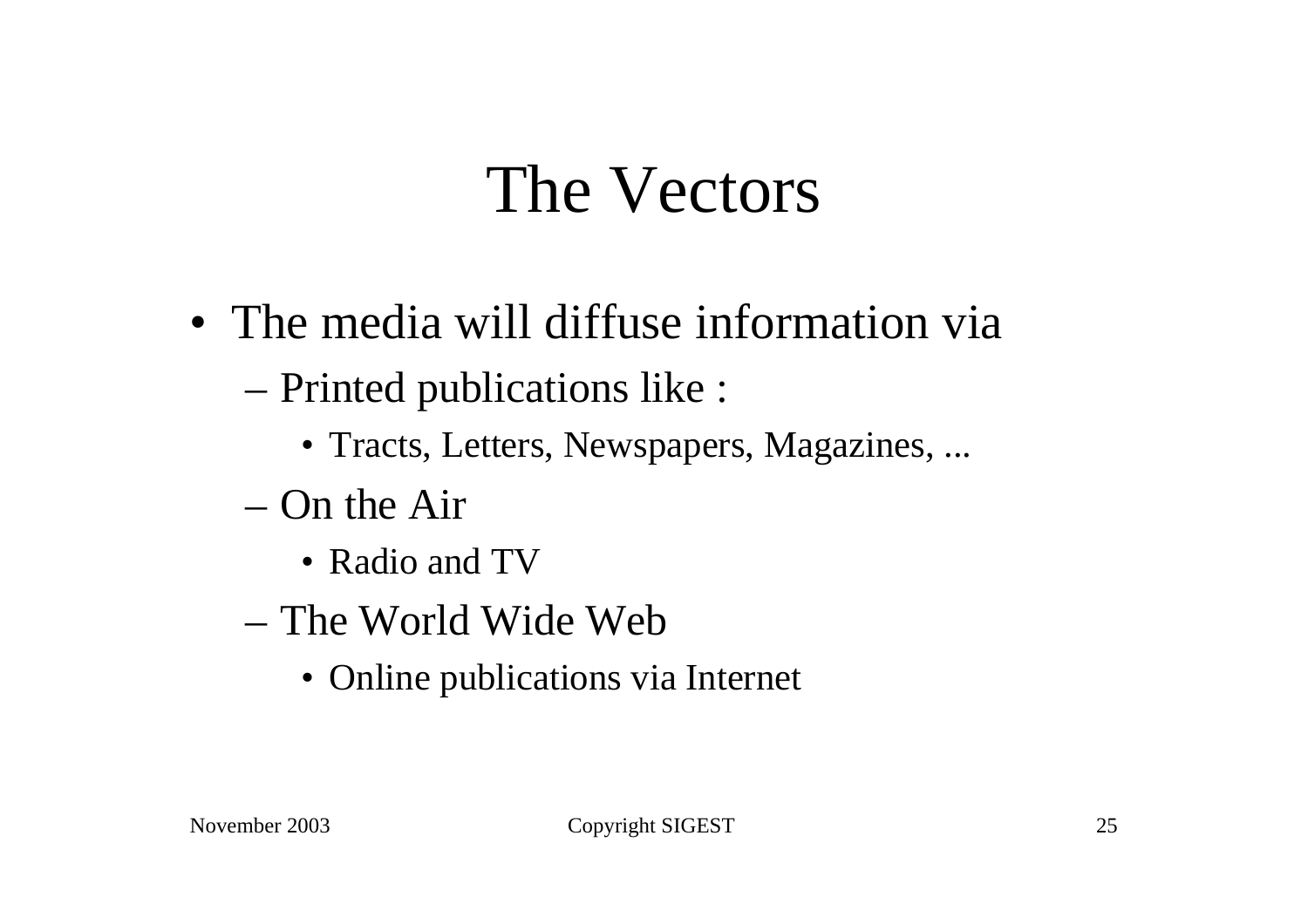#### Website : how to be attractive?

- The technics of printed publications are almost perfectly controlled by the journalists.
- Websites requests other skills.
	- Amateurism is not permitted in this domain
	- It requests a professional training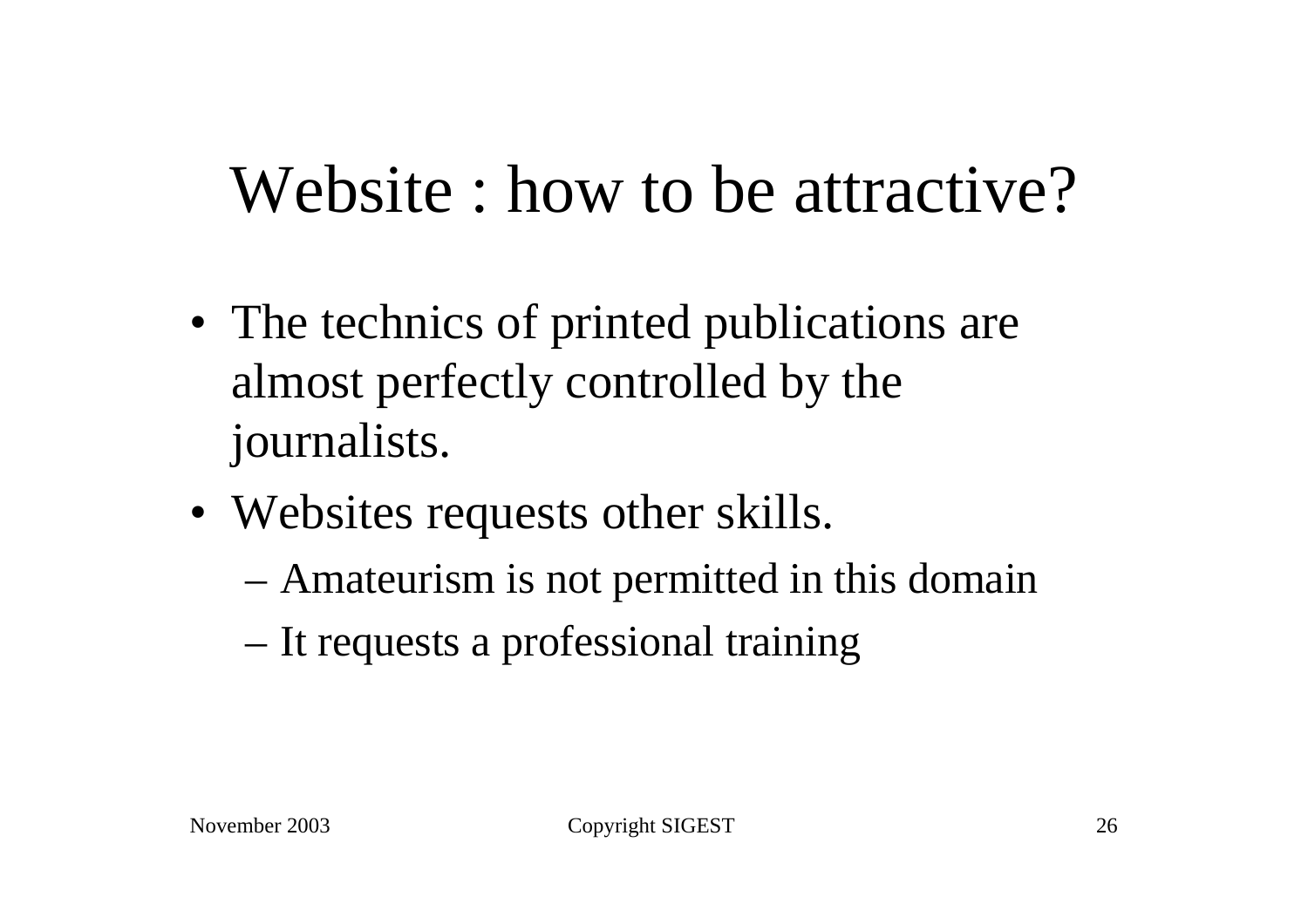### The Media in Diaspora

- Mass Media in Diaspora can have as objectives
	- News concerning the Armenian community's everyday life, people press
	- News concerning The Armenian Question and the issues
	- Both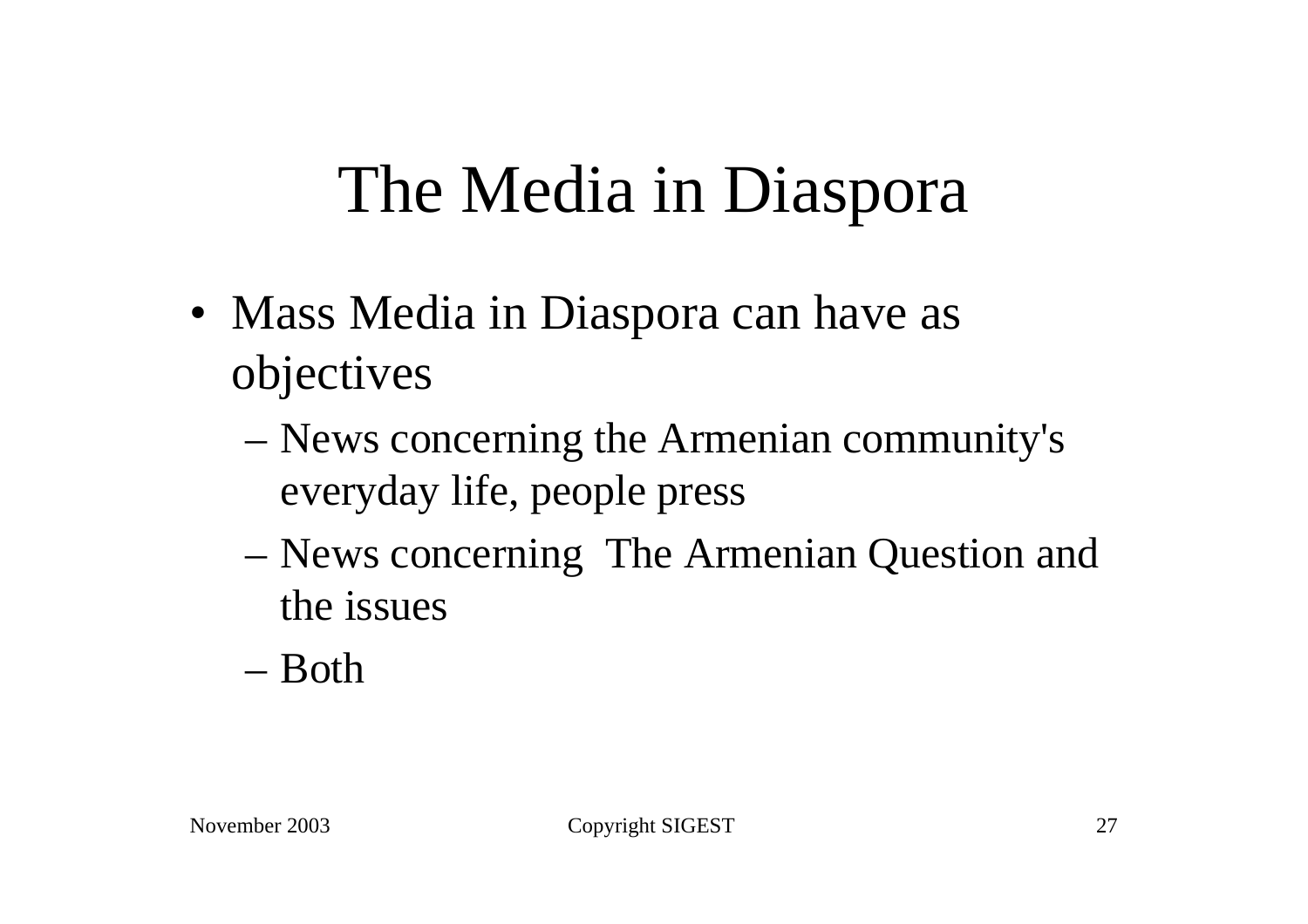## The Targets of Media

- Exclusively the Armenian community
- Exclusively the decision makers of the country
	- Politicians
	- Businessmen
	- Journalists,
	- Intellectuals, ...
- Both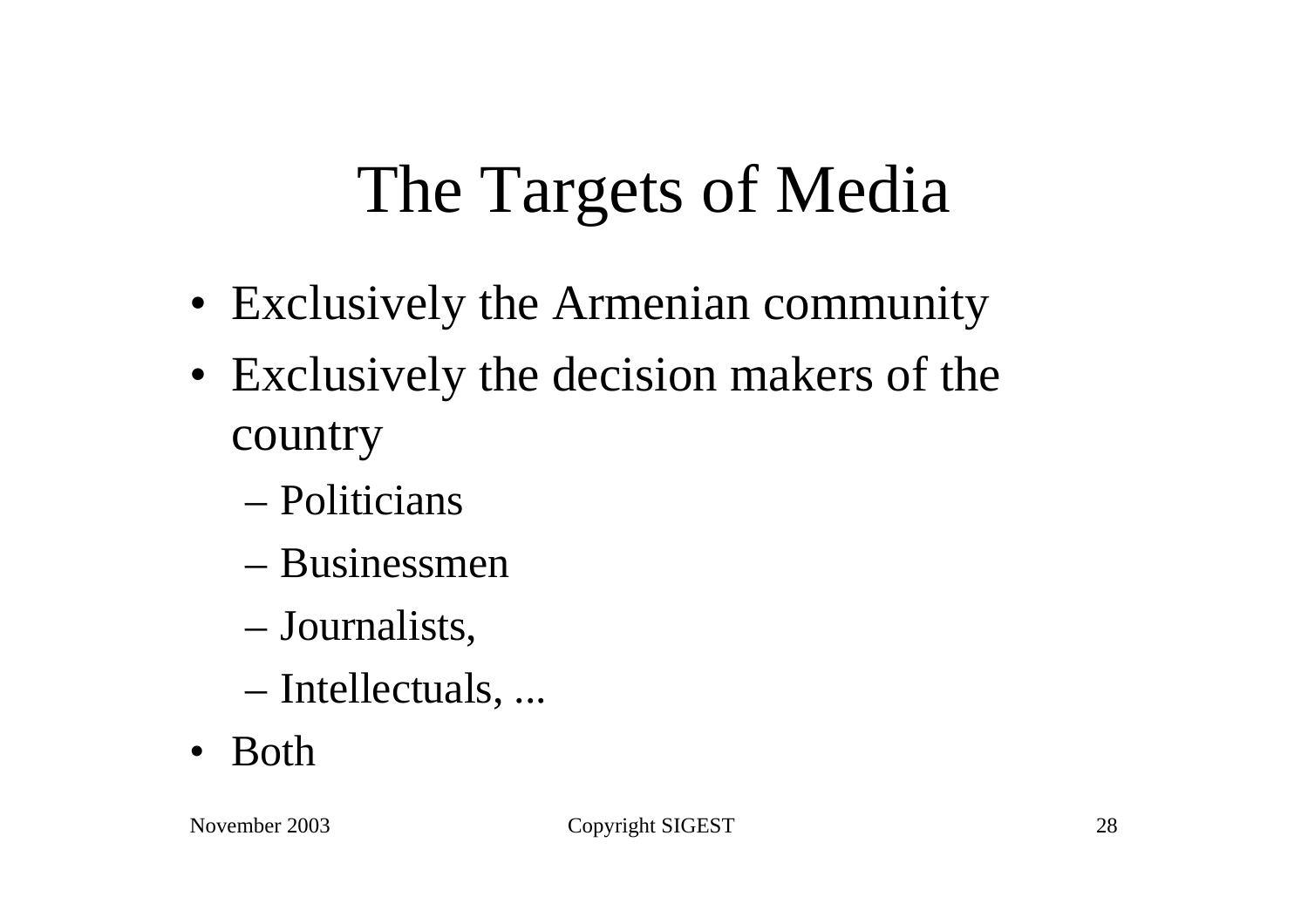#### How to...

- Collect information
- Treat information
- Diffuse information

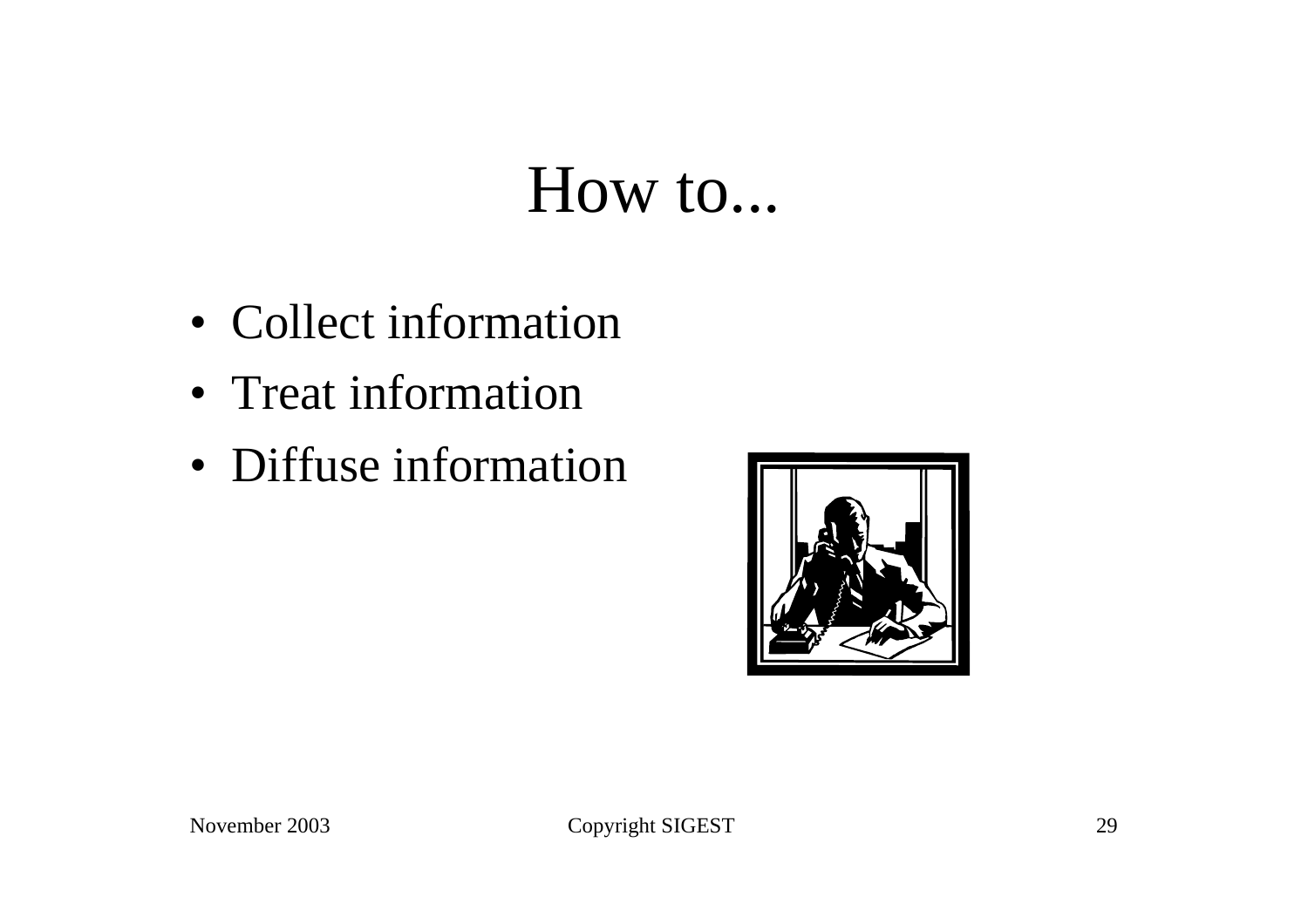### How To Collect Information

- Classical way
	- Reading published reports
	- At the source (Interview, conference, …)
- Modern way
	- Browsing Internet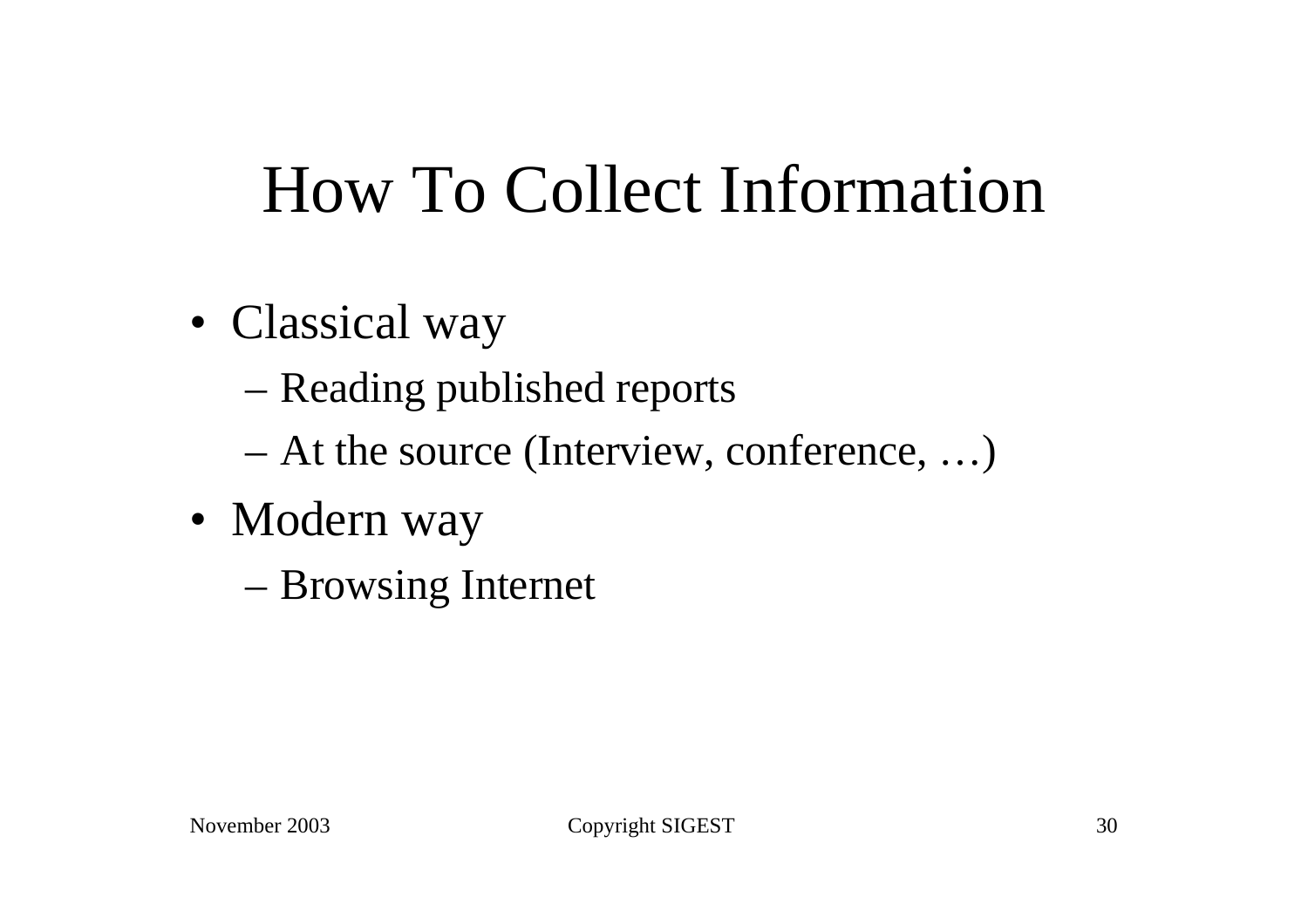#### How To Treat Information

- With Internet we have huge quantities of information at our disposal. It requests :
- Qualification
- Human means
- Time

#### That work can not be done on a voluntary basis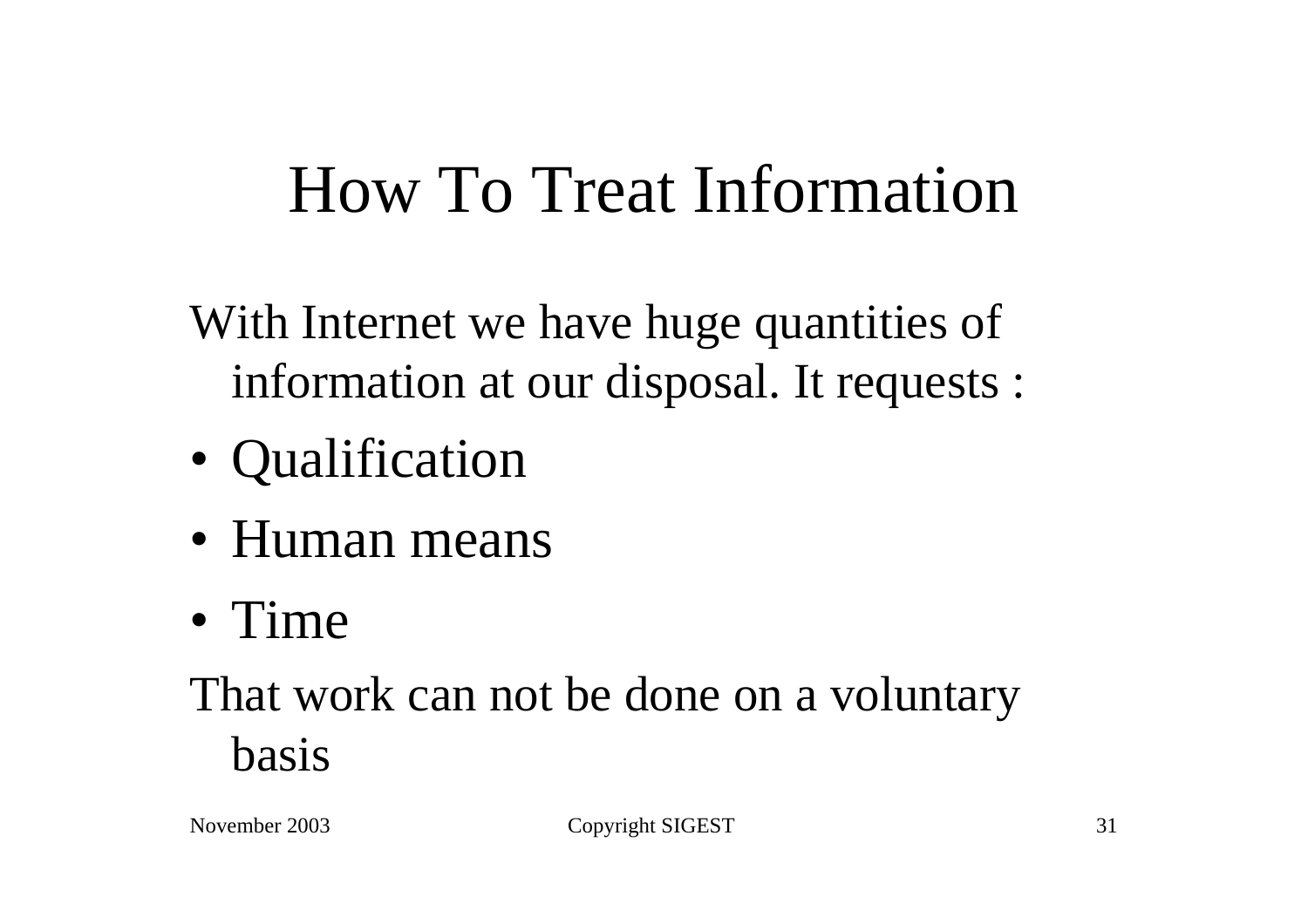## Working with a Computer

- Today anyone who wants to handle *Information* must be able to deal
	- with a computer,
	- word processing software
	- Internet and electronic mail.

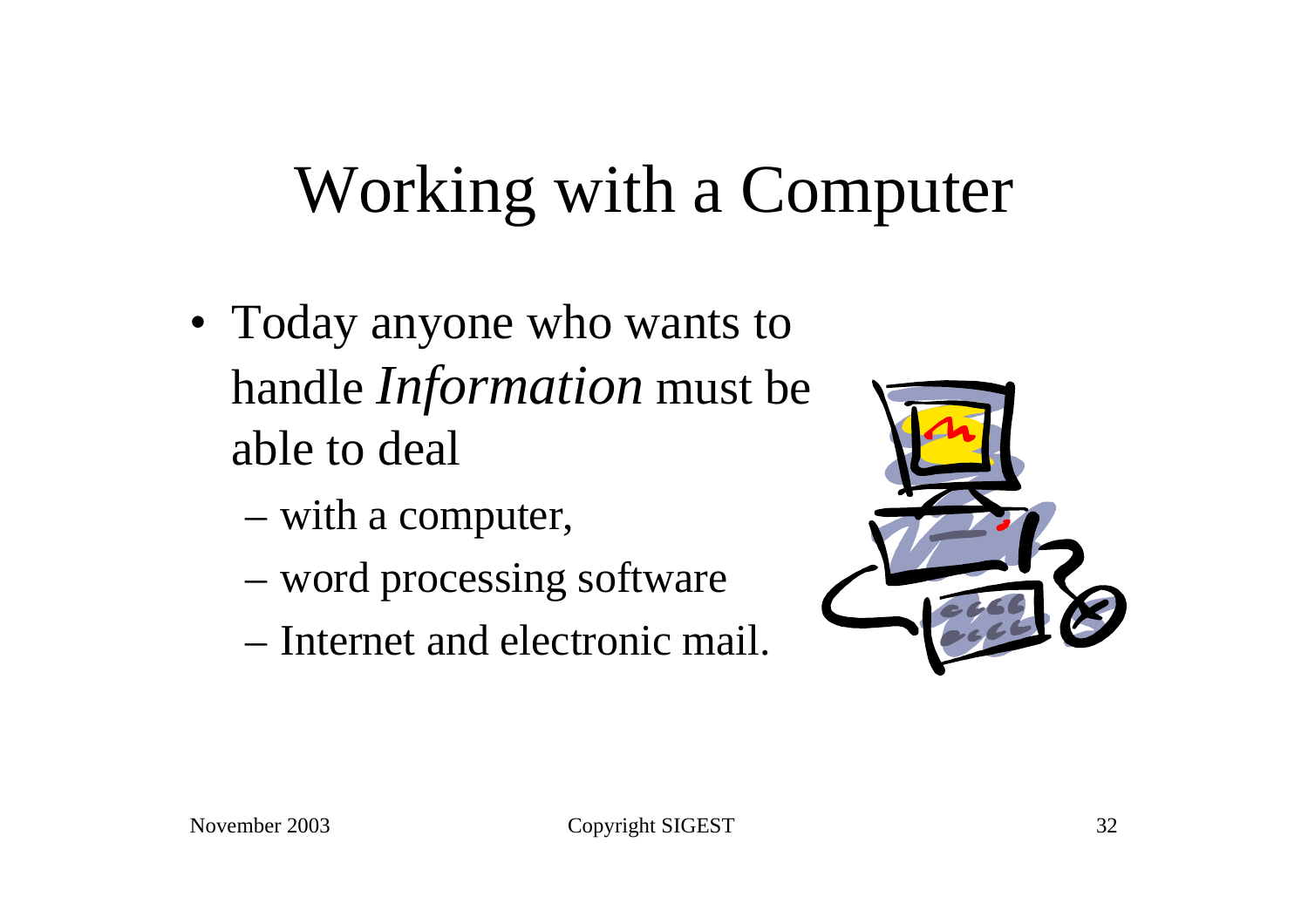#### How to attract attention

- Of News Agency's
- Of other media's
- And finally of the Public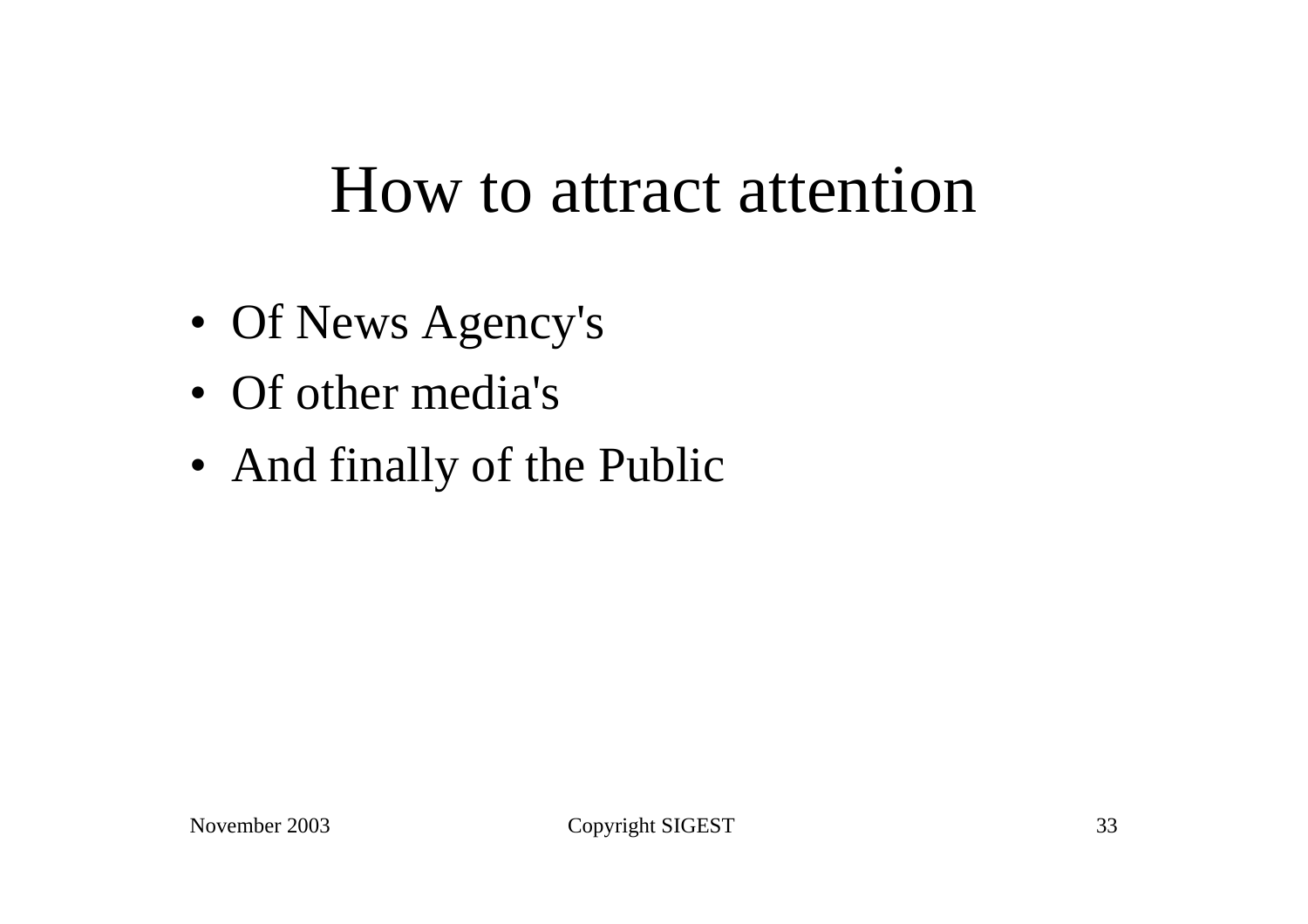## Media Pool for Propaganda

- We could think about a Media Pool to use it for **positive propaganda**.
	- To promote Nation's assets in domains like :
		- Economic
		- Scientific
		- Tourism
		- Culture
		- Sports

• ...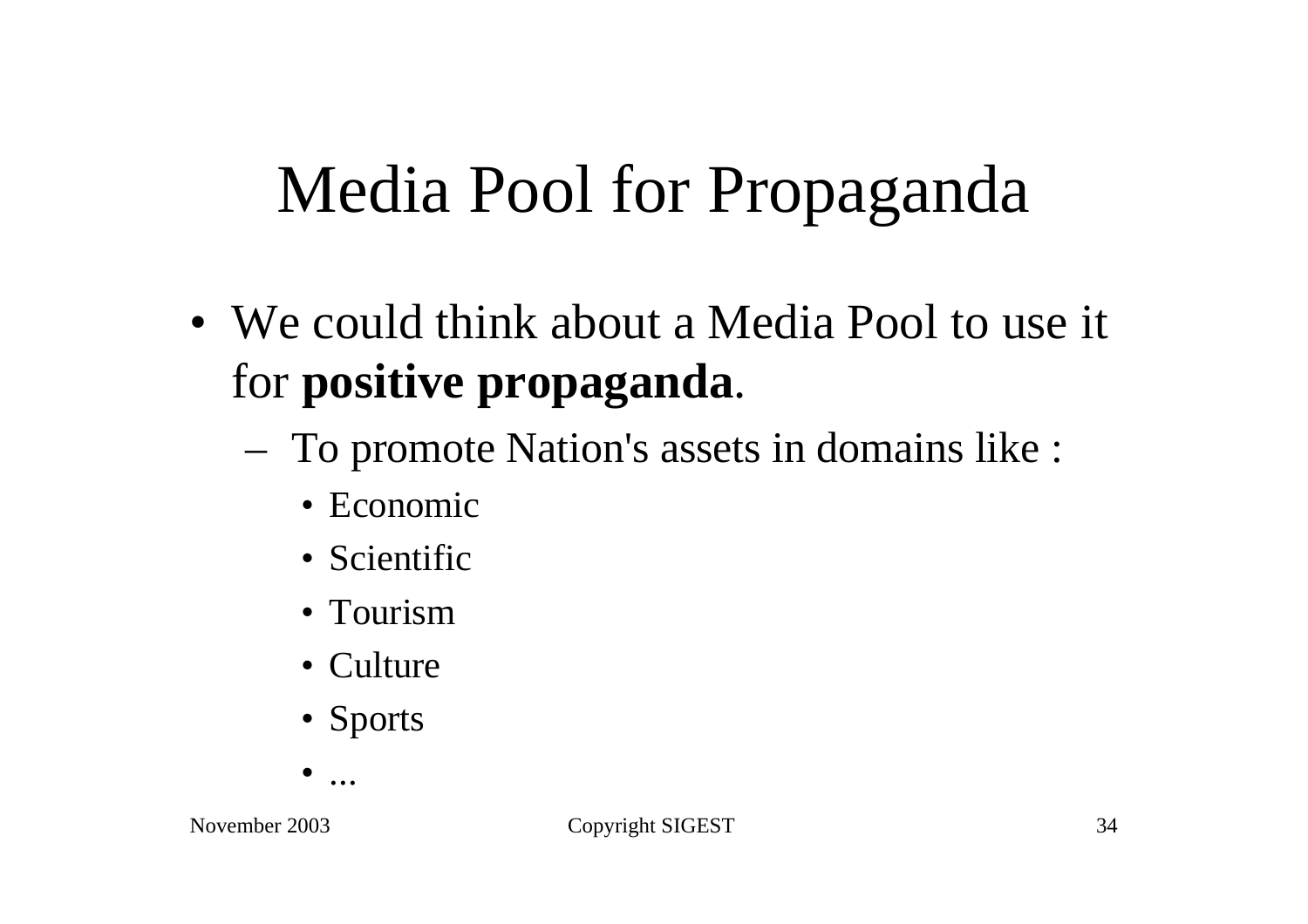#### Media Pool also for

- **Counter Propaganda**
- To counter adversary's misinformation
- To stigmatize adversary's negative sides or weak points.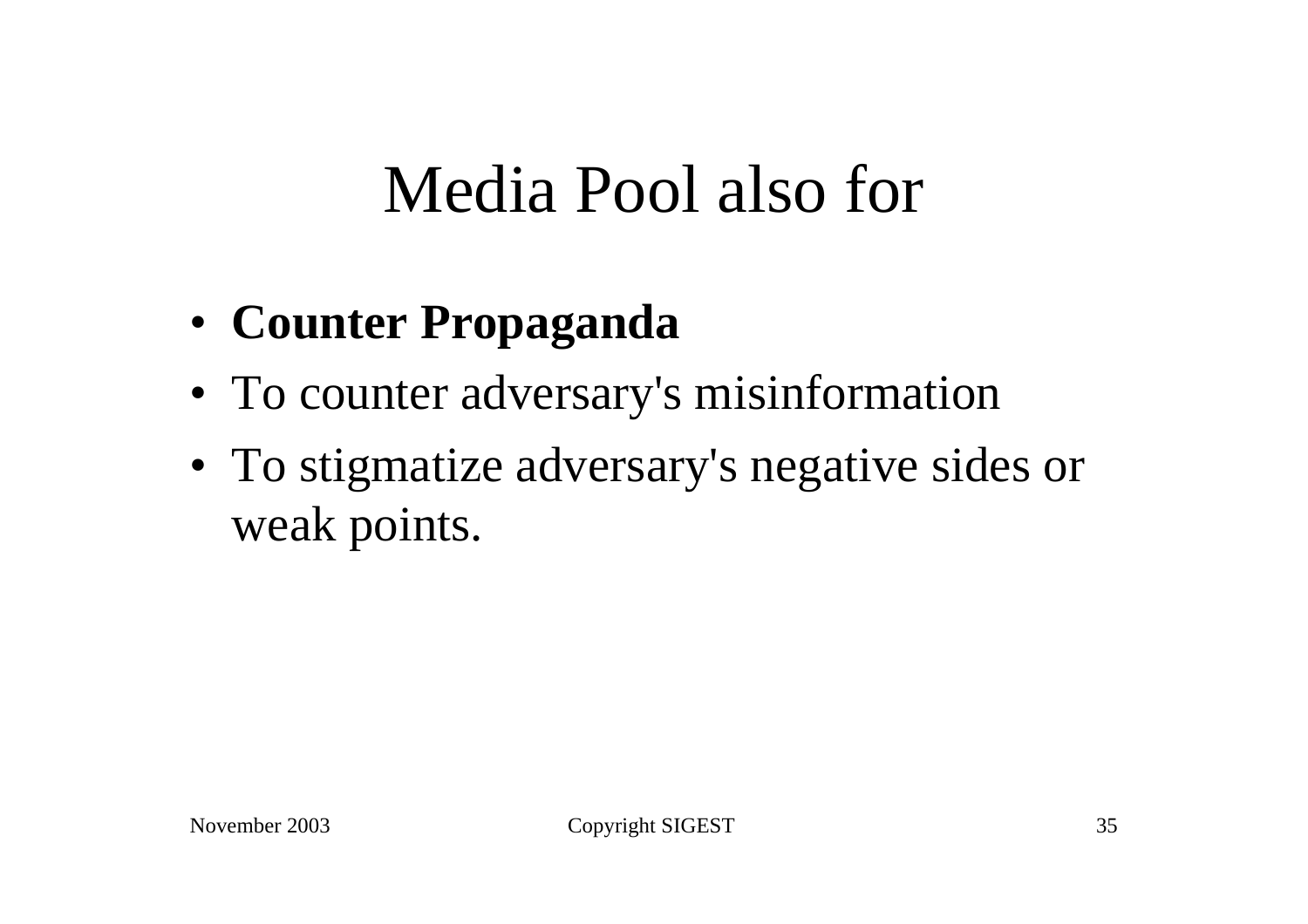### M P P

- Media Pool for Propaganda (Médias Pour Propagande) should use the three means :
	- Printed publication(s)
	- On the air (Radio or TV)
	- Online (Internet)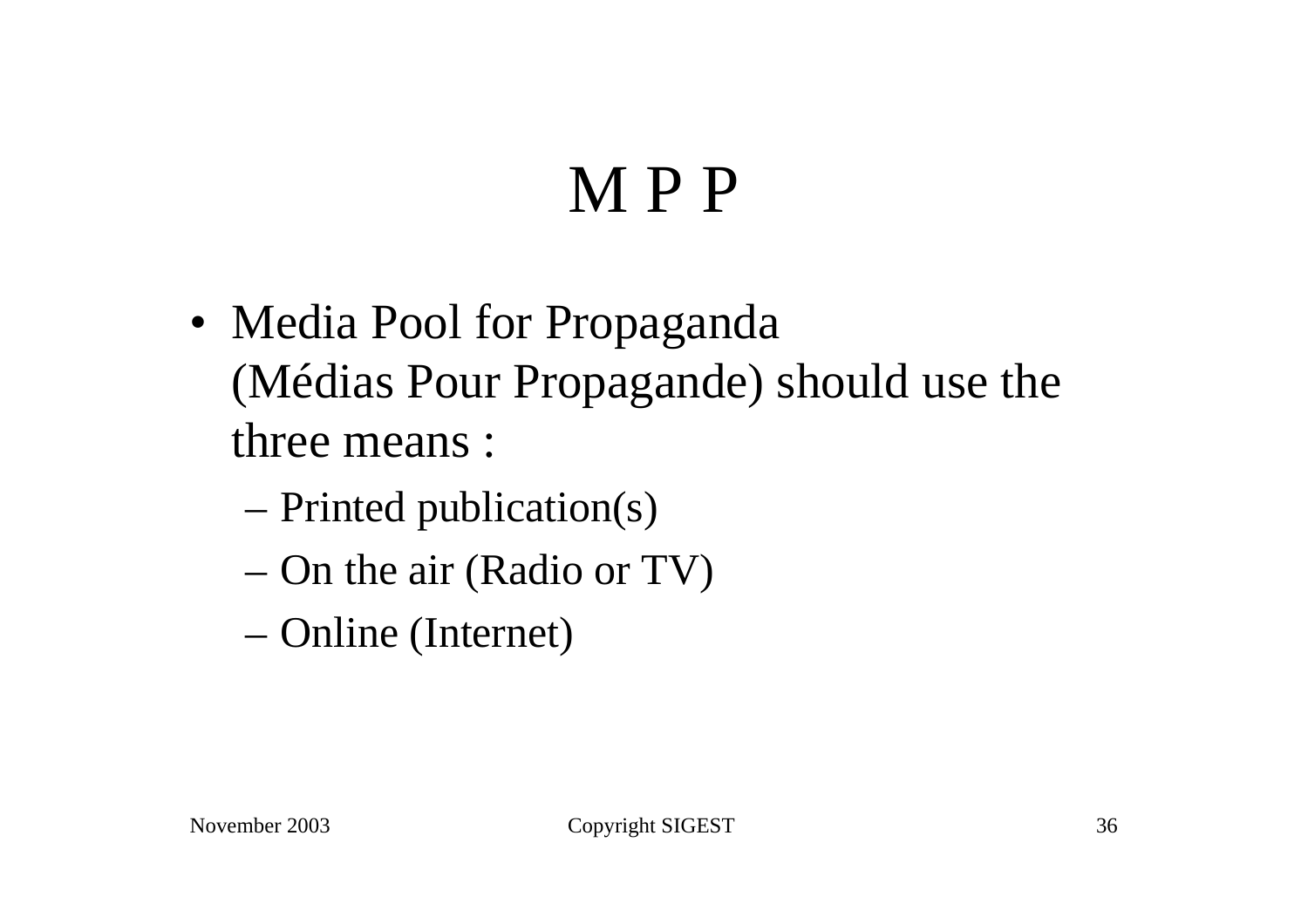### Organization of the MPP

- Must be co-ordinated by a committee
	- supervised by the Armenian authorities and
	- Diaspora representatives

experimented in political communication.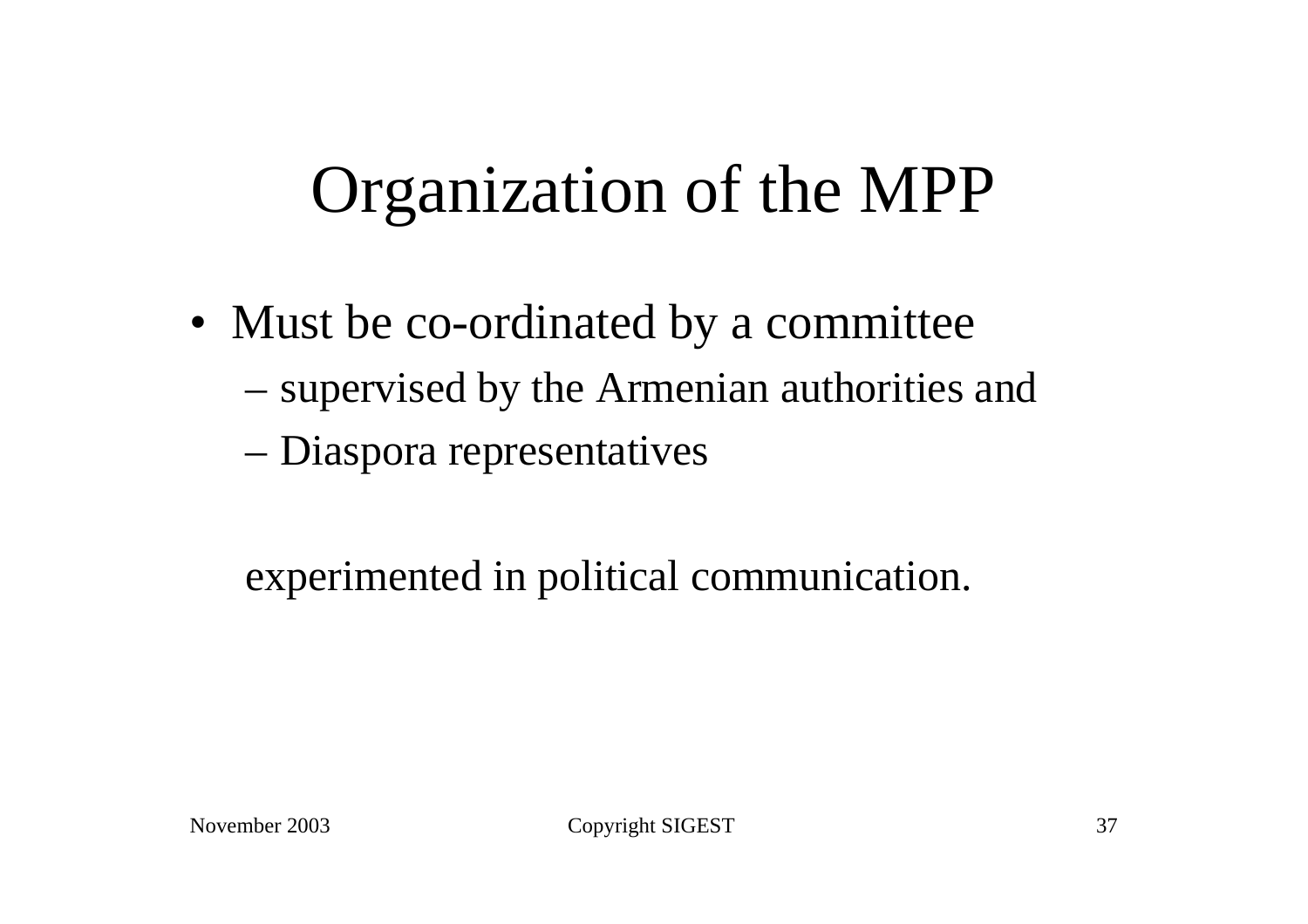### Set up a standard

- A communication standard to:
	- Facilitate links
		- Between Armenia and Diaspora
		- Between Diaspora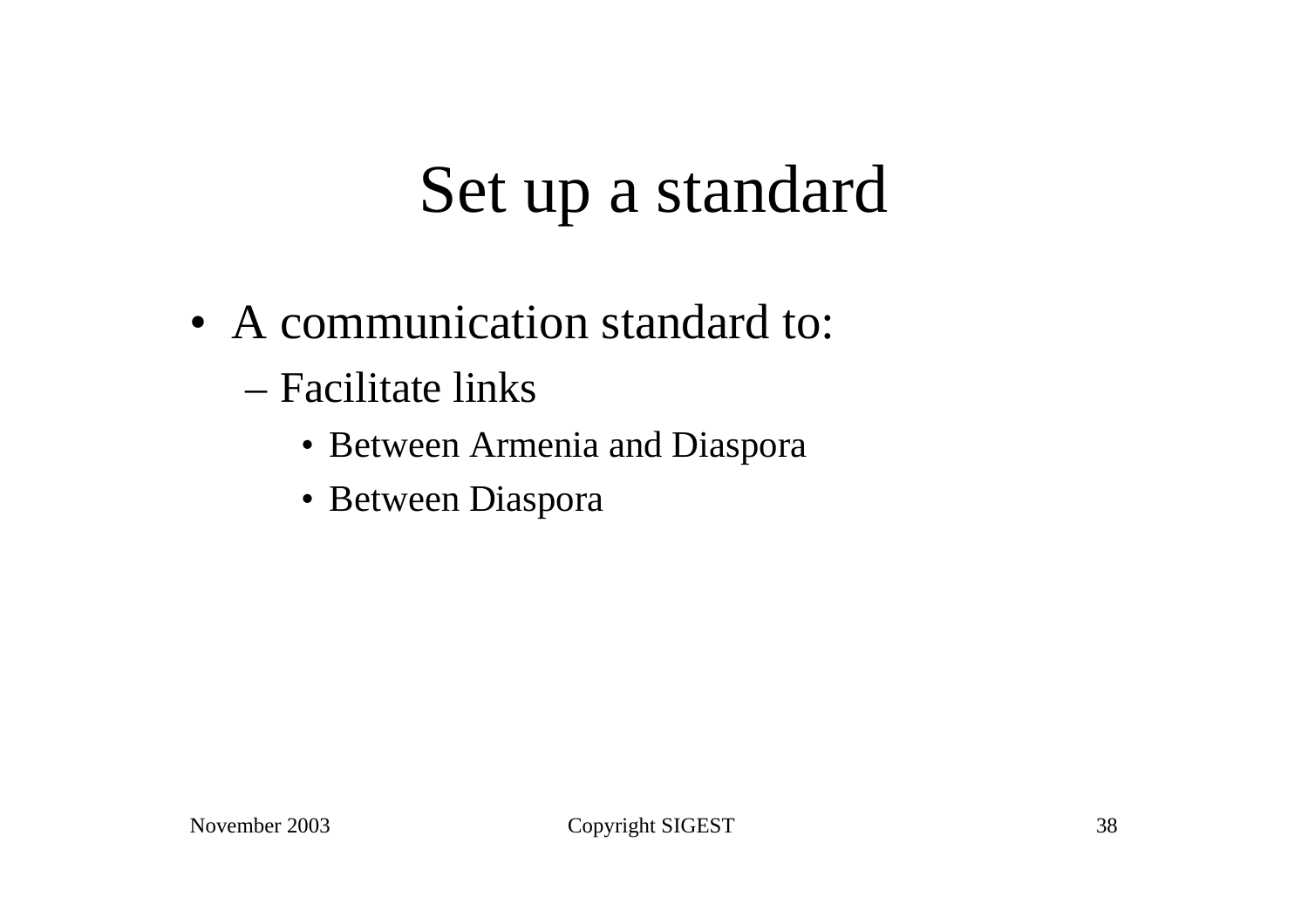#### Standard for exchanges

- For Electronic messages
- For word processing
- For Website designs
- A pool for translations
	- English, French, Russian, Armenian, Turkish